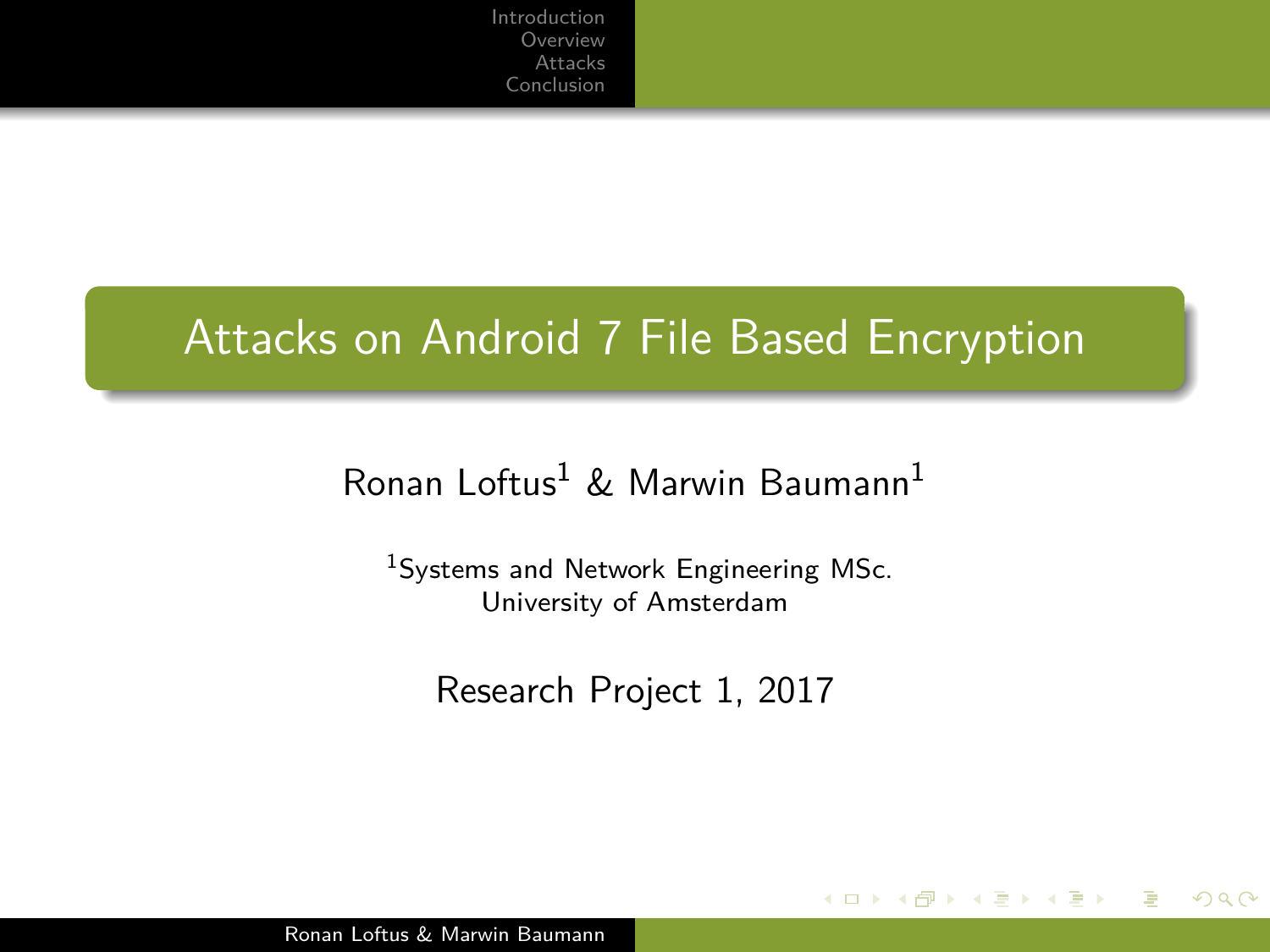### [Introduction](#page-1-0)

**[Overview](#page-8-0)** [Attacks](#page-14-0) [Conclusion](#page-25-0)

4日)

イヨメ イヨメ

つくい

# <span id="page-1-0"></span>Table of Contents



**•** [Encryption Landscape](#page-2-0)

- **•** [Motivation](#page-4-0)
- - [How It's Made](#page-9-0)

- **•** [Remanence](#page-17-0)
- **[Exhaustive Search](#page-18-0)**
- **[Authentication Subversion](#page-22-0)**

- **e** [Results](#page-26-0)
- **•** [Recommendations](#page-34-0)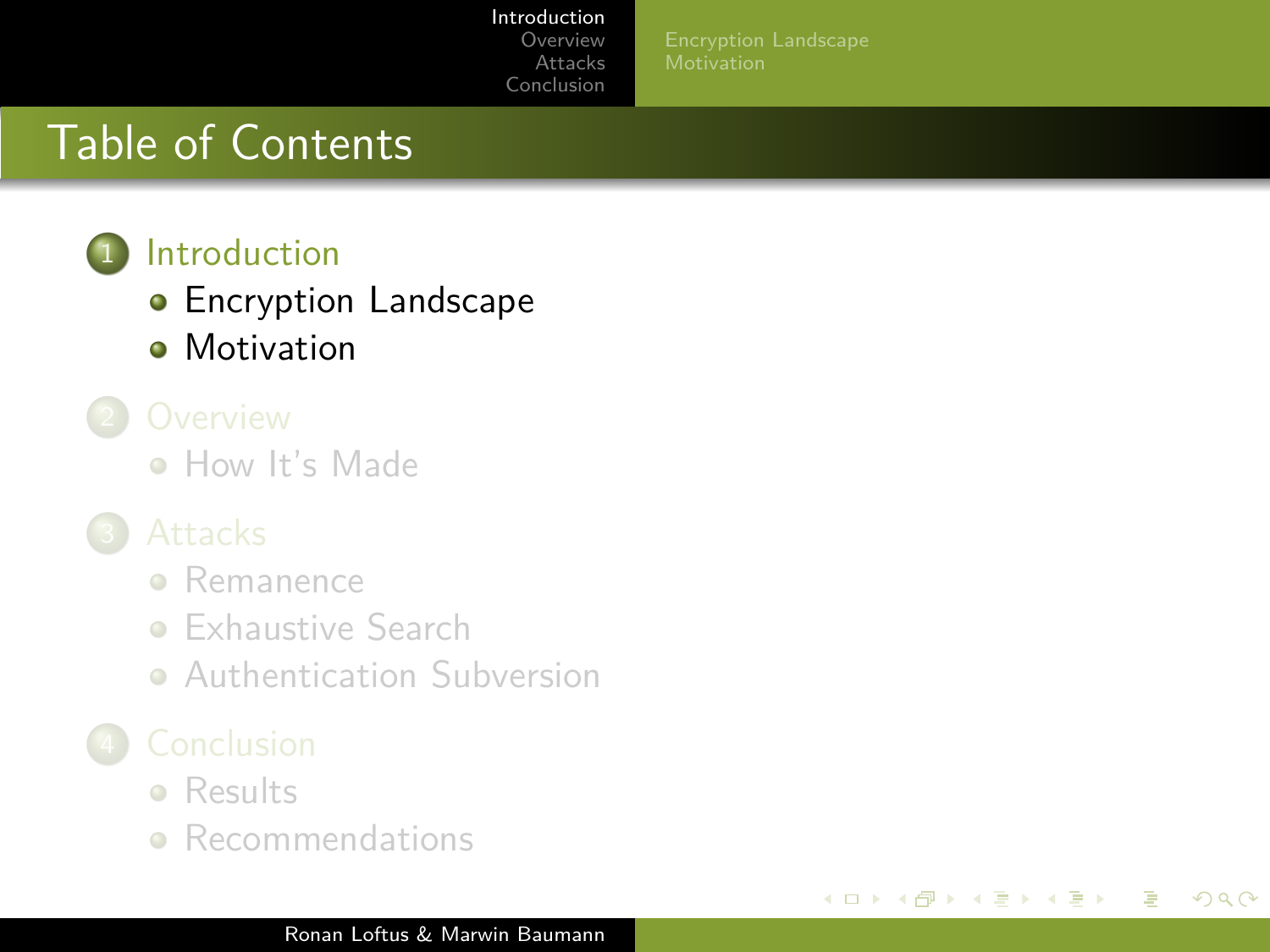[Encryption Landscape](#page-2-0)

メロメス 何メス ミメスミメー

 $299$ 

# <span id="page-2-0"></span>Encryption Since Android 3.0

'Full Disk' Encryption:

• Encrypts the data partition

Major problem:

• Needs user interaction after reboot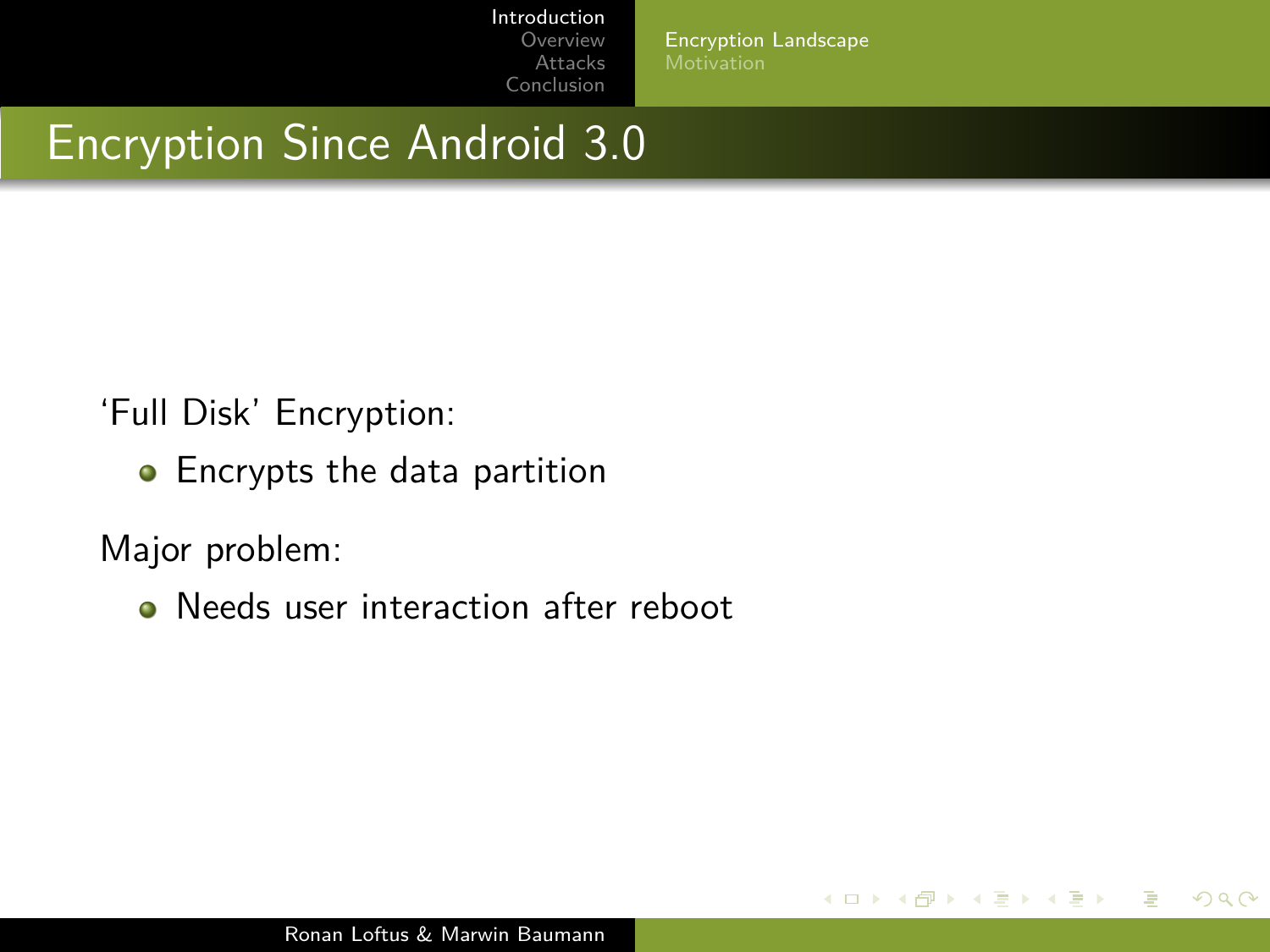[Encryption Landscape](#page-2-0)

4 0 8

∢何 ▶ ∢ ヨ ▶ ∢ ヨ ▶

 $299$ 

## New in Android 7.0

File Based Encryption:

- Still only encrypts the data partition
- Each file encrypted with separate key
- Per user encryption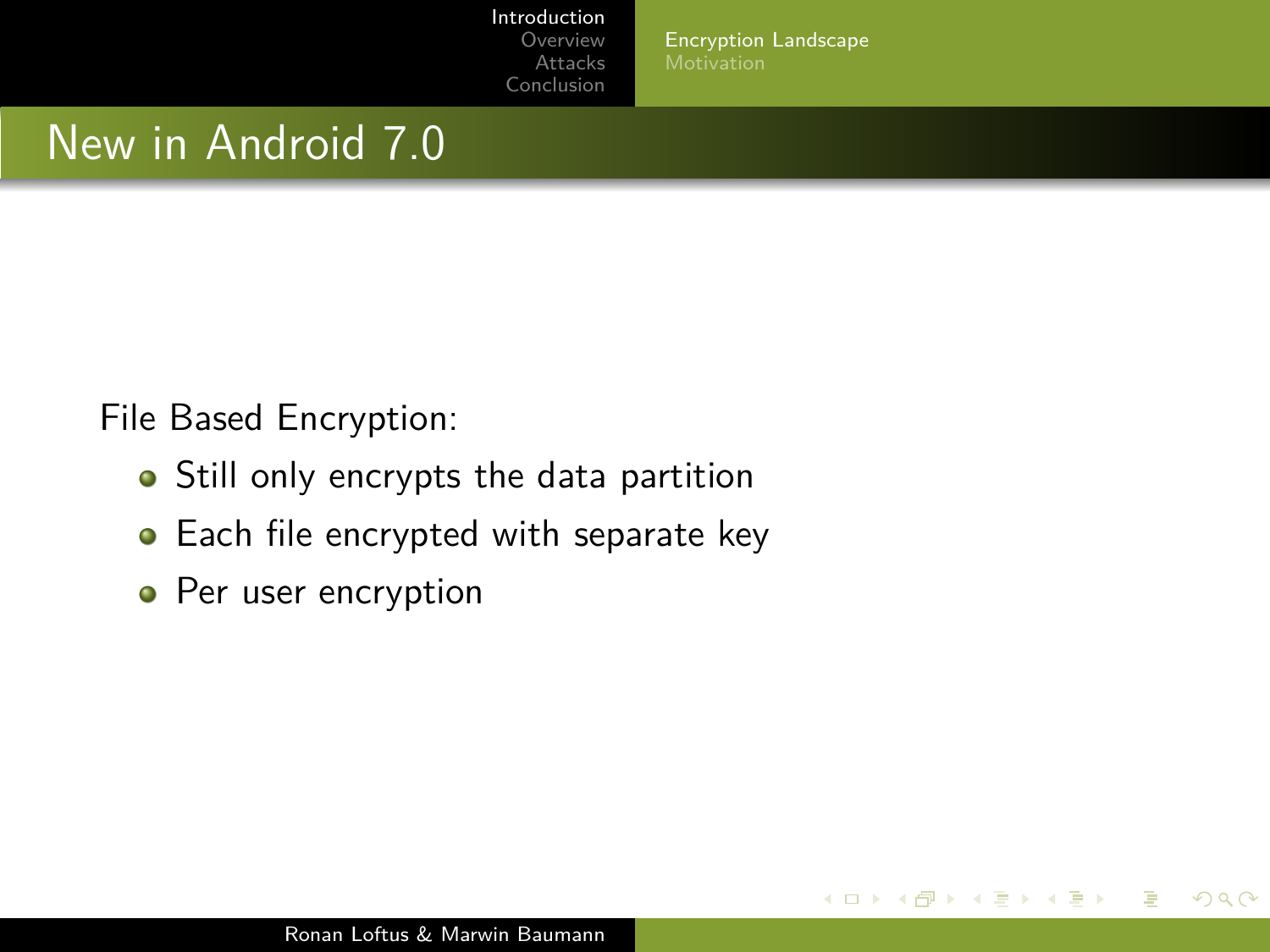[Introduction](#page-1-0)

[Overview](#page-8-0) [Attacks](#page-14-0) [Conclusion](#page-25-0)

[Encryption Landscape](#page-2-0) [Motivation](#page-5-0)

**K ロ ▶ K 御 ▶ K 君 ▶ K 君 ▶** 

E

 $299$ 

<span id="page-4-0"></span>

### Why do people want to encrypt their devices?

Ronan Loftus & Marwin Baumann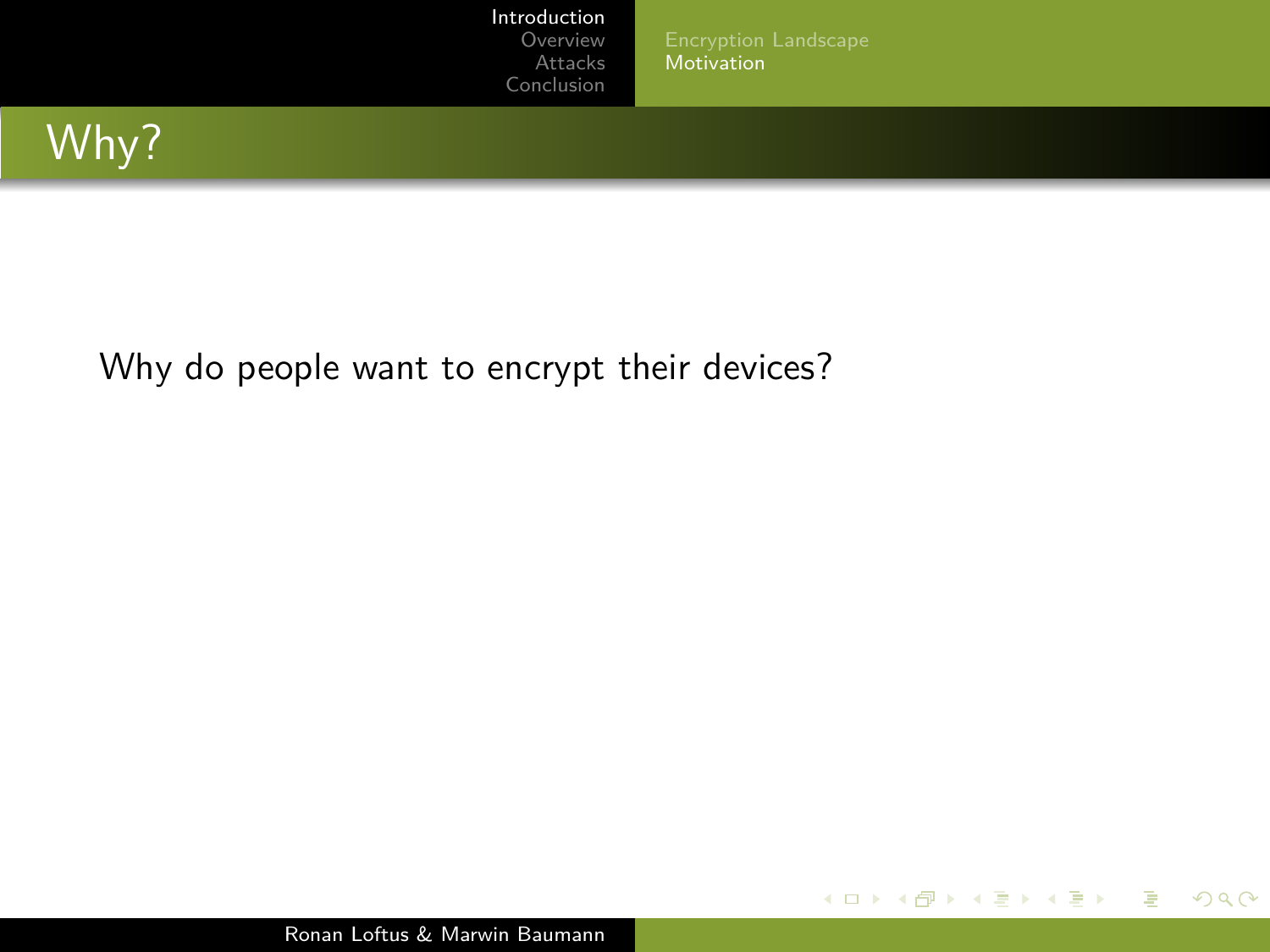[Motivation](#page-4-0)

**ALCOHOL:** 

**K 何 ▶ ス ヨ ▶ ス ヨ ▶** 

 $299$ 

<span id="page-5-0"></span>

Why do people want to encrypt their devices?

To protect data at rest.

- When device is lost/stolen keep your personal data confidential
- **•** Businesses can feel more comfortable keeping sensitive data on employee devices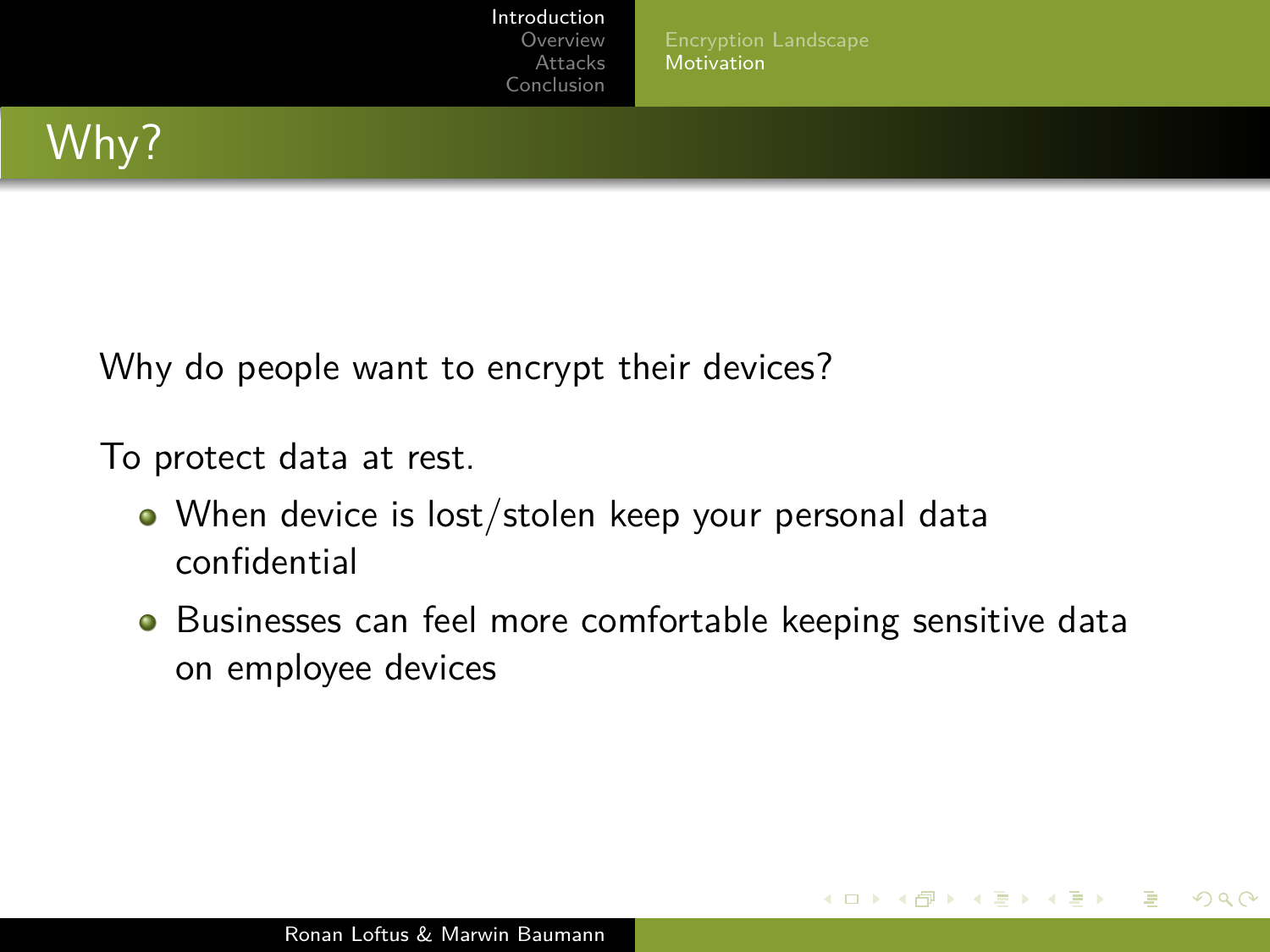**[Motivation](#page-4-0)** 

4 17 18

**K 何 ▶ ス ヨ ▶ ス ヨ ▶** 

 $299$ 

## What's the question?

Our primary research question:

## **Is Android 7 File Based Encryption vulnerable to the same attacks as Full Disk Encryption in previous Android versions?**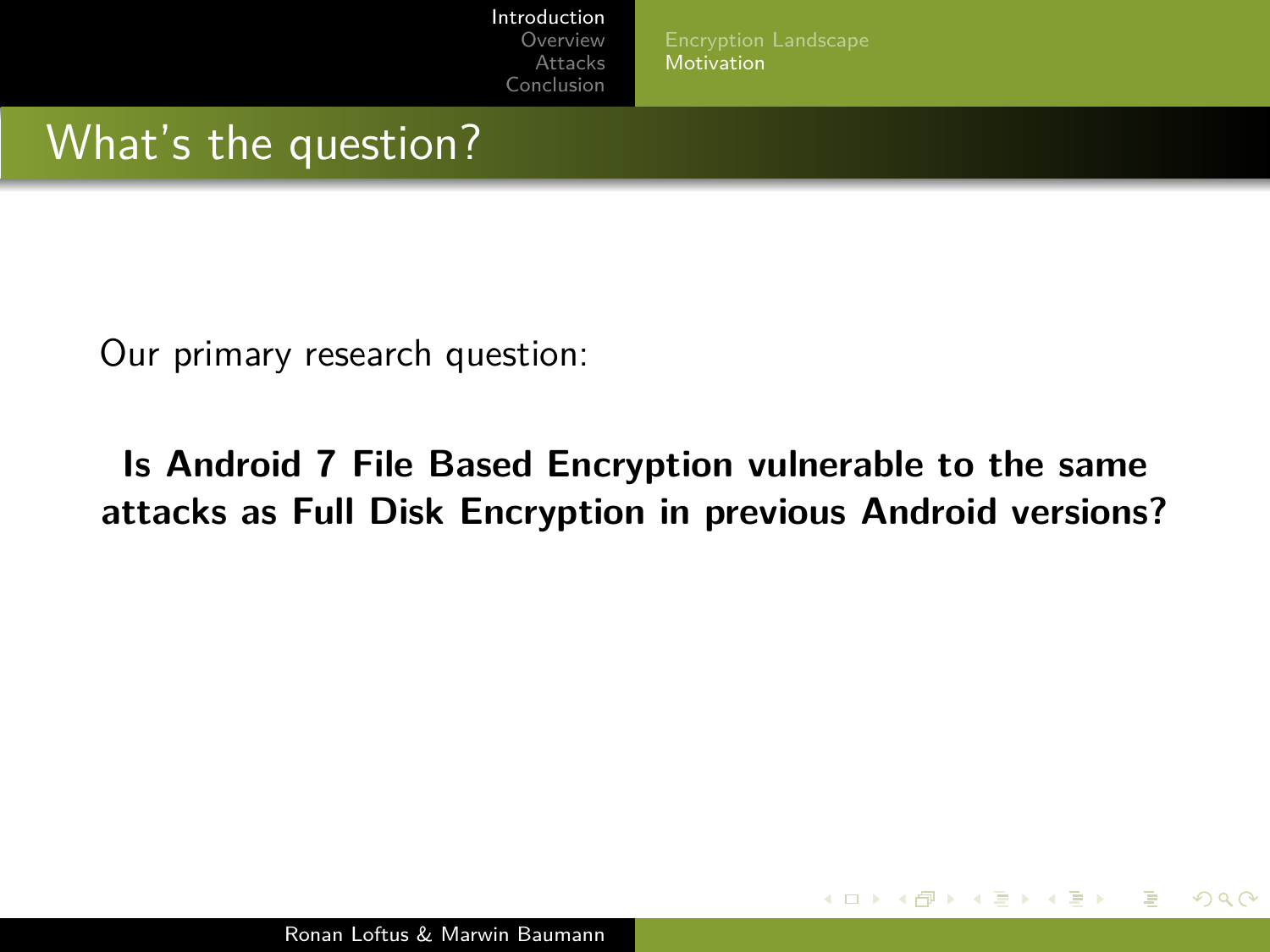**[Motivation](#page-4-0)** 

4 17 18

**K 何 ▶ ス ヨ ▶ ス ヨ ▶** 

 $299$ 

## What's the question?

Our primary research question:

## **Is Android 7 File Based Encryption vulnerable to the same attacks as Full Disk Encryption in previous Android versions?**

Kind of. . .

Ronan Loftus & Marwin Baumann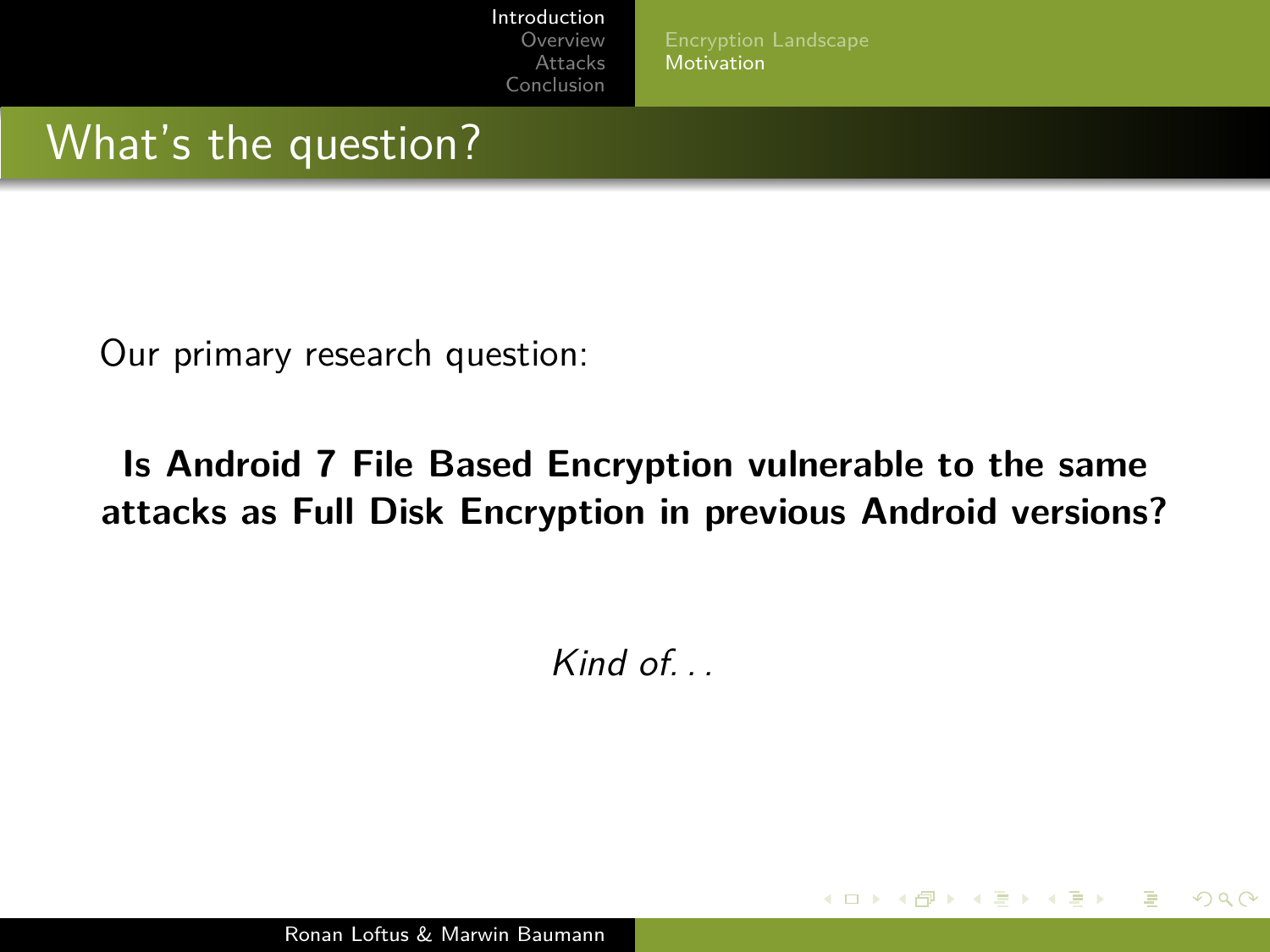$\leftarrow$ 

4 国 国

Э×

つくい

# <span id="page-8-0"></span>Table of Contents

**• [Encryption Landscape](#page-2-0)** 

- **[Motivation](#page-4-0)**
- 2 [Overview](#page-8-0)
	- [How It's Made](#page-9-0)

- **•** [Remanence](#page-17-0)
- **[Exhaustive Search](#page-18-0)**
- **[Authentication Subversion](#page-22-0)**

- **e** [Results](#page-26-0)
- **•** [Recommendations](#page-34-0)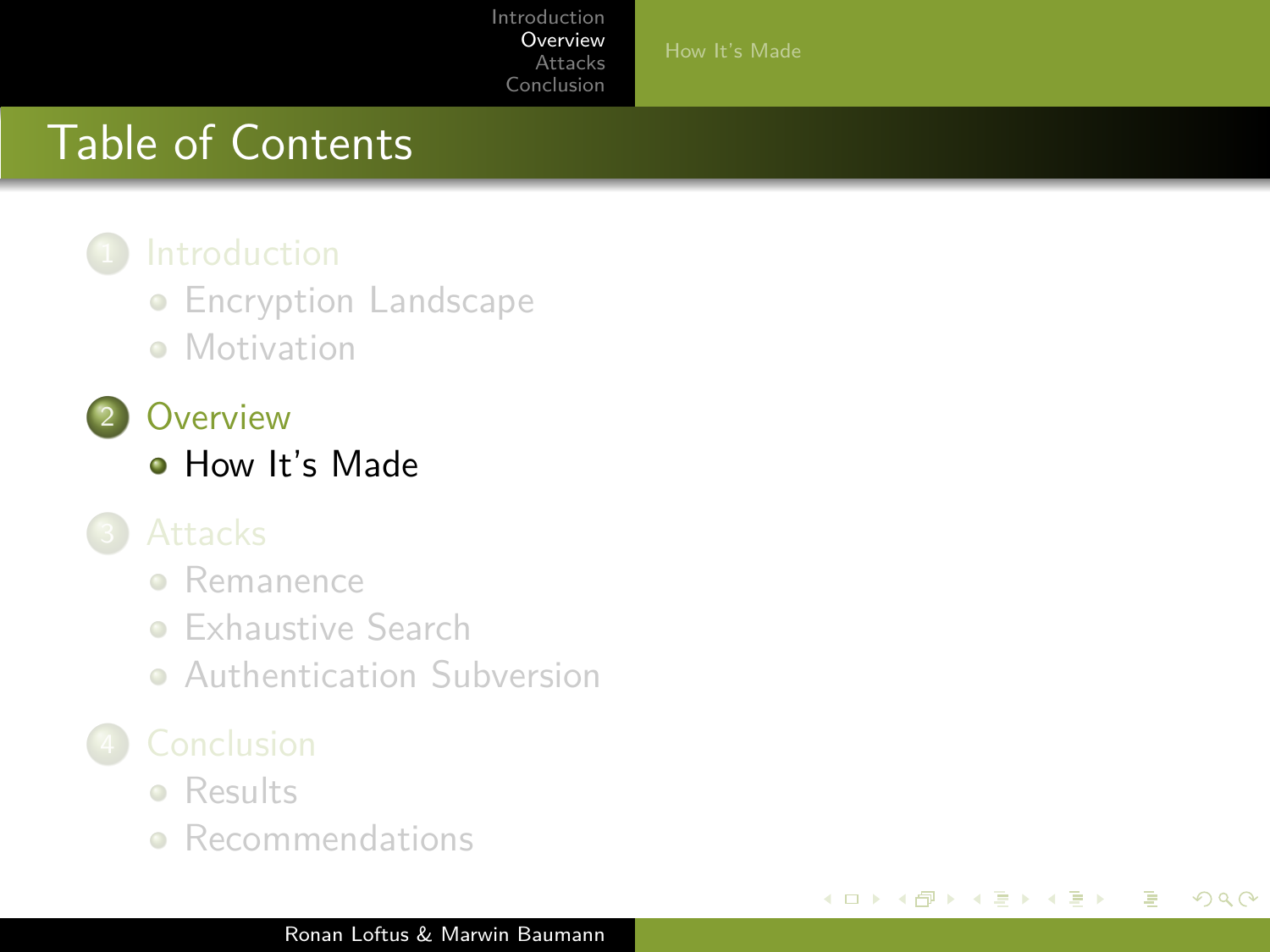[How It's Made](#page-9-0)

4 17 18

**K 何 ▶ ス ヨ ▶ ス ヨ ▶** 

 $299$ 

# <span id="page-9-0"></span>How does Full Disk Encryption work?

- Uses dm-crypt
- (u)Randomly created master key (DEK) encrypts data partition using AES-128 (CBC)
- DEK encrypted with KEK using, at least, AES-128 (CBC)

Master key is static until partition wiped.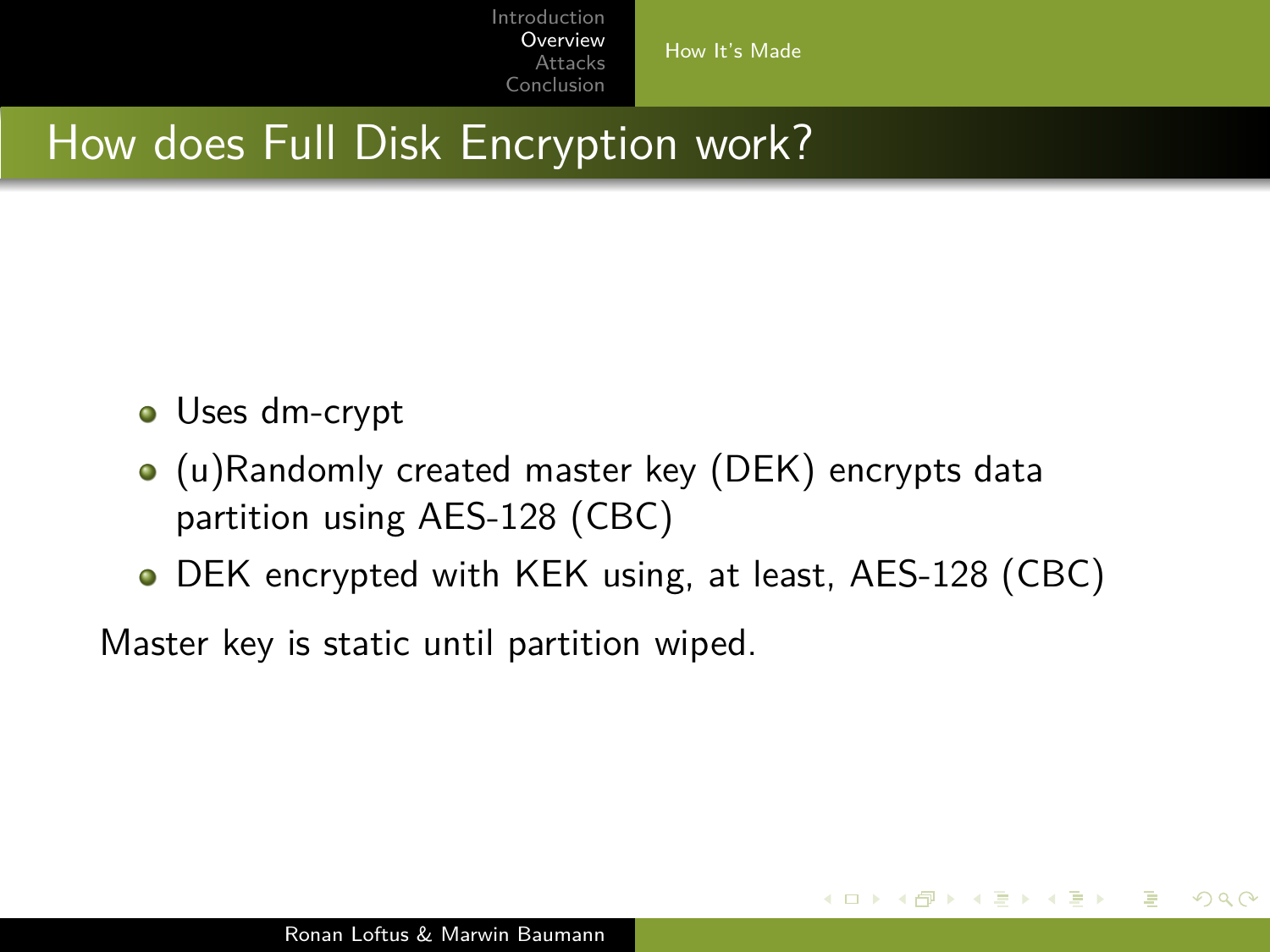[How It's Made](#page-9-0)

# Full Disk Encryption overview

### Decrypting the Disk



**K ロ ▶ K 御 ▶ K 君 ▶ K 君 ▶** 

E

 $2990$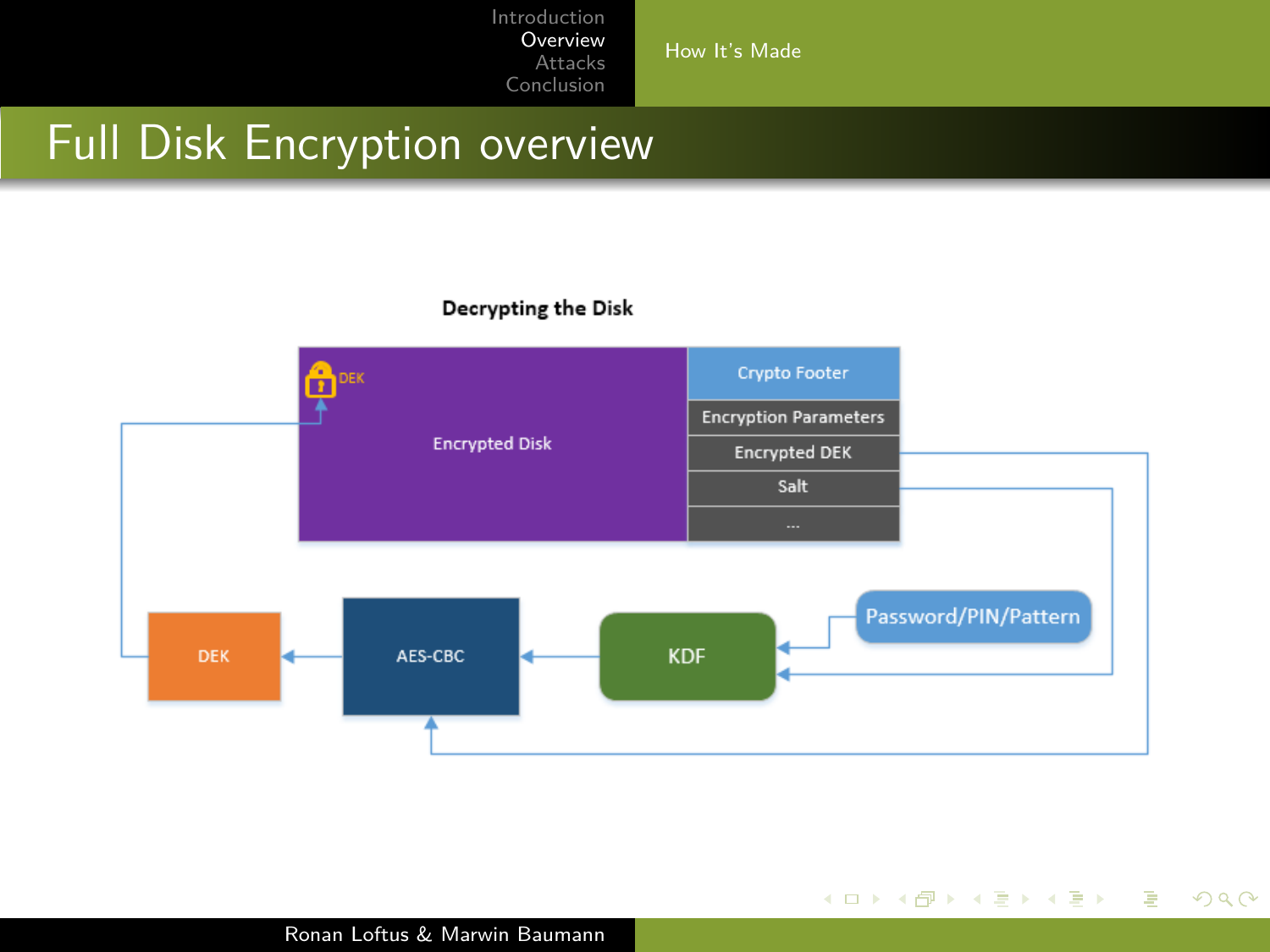

This solves the big problem with Full Disk Encryption mentioned earlier. ∢ロト ∢母 ▶ ∢ ヨ ▶ ∢ ヨ ▶

つくい

Ronan Loftus & Marwin Baumann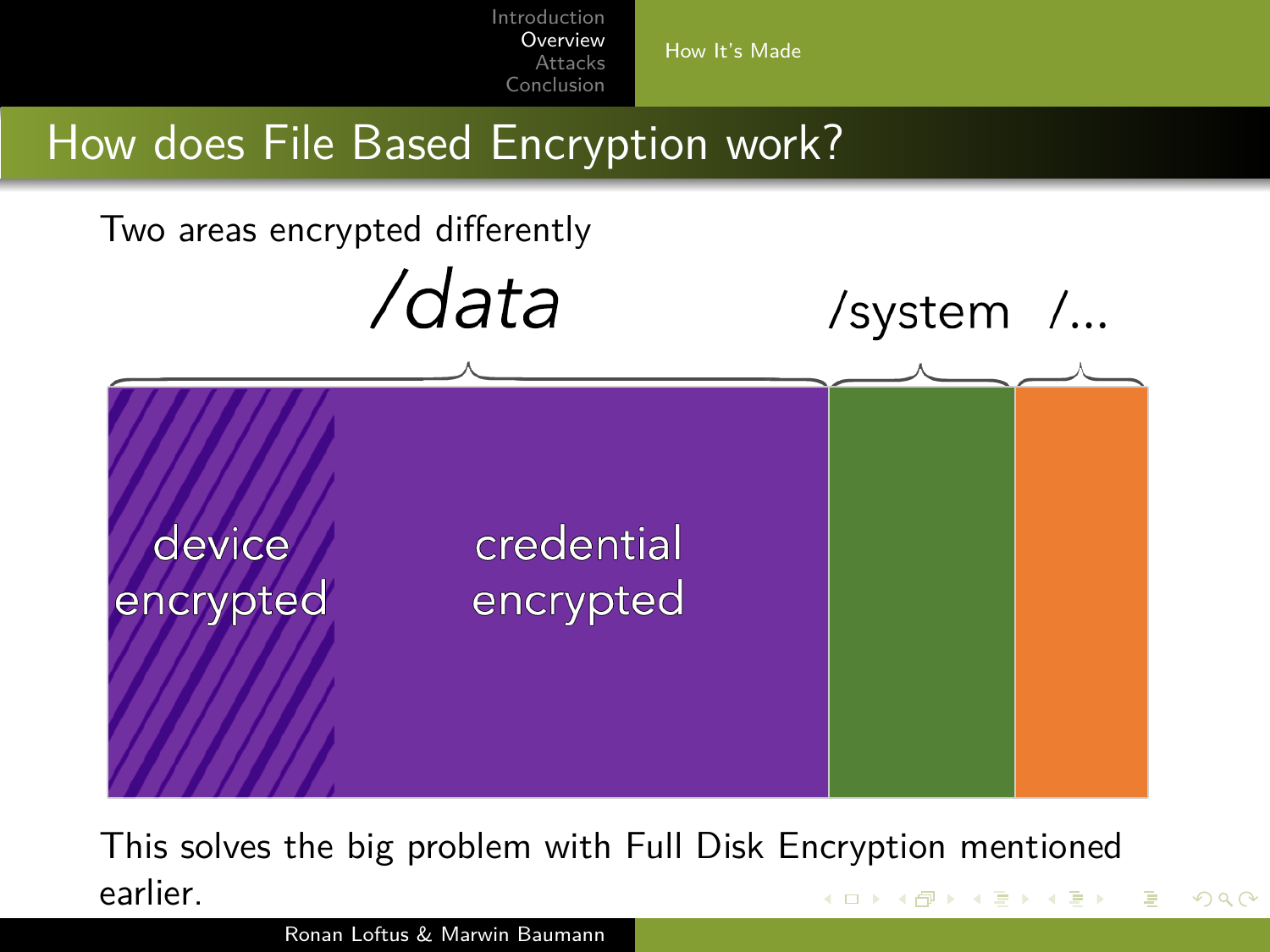[How It's Made](#page-9-0)

## How does File Based Encryption work? Many keys

Uses native ext4 filesystem level encryption

• 512 bit master key is encrypted using AES-256 in GCM mode

化重新化

 $\Omega$ 

- File names encrypted using AES-256 in CBC-CTS mode
- File contents encrypted using AES-256 in XTS mode

Master key still static!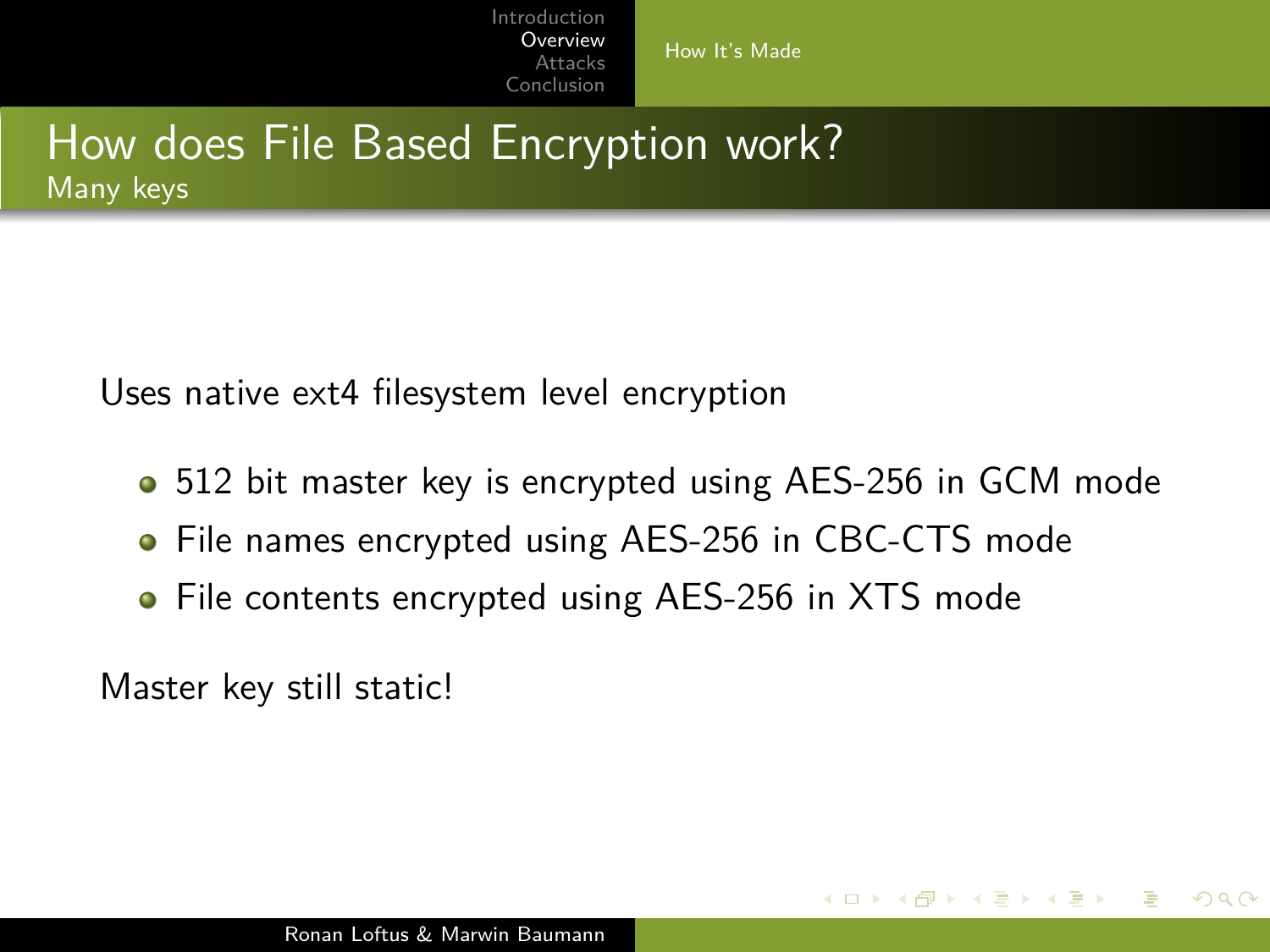[How It's Made](#page-9-0)

イロト イ押 トイヨ トイヨ トー

 $\equiv$ 

 $2990$ 

# File Based Encryption overview

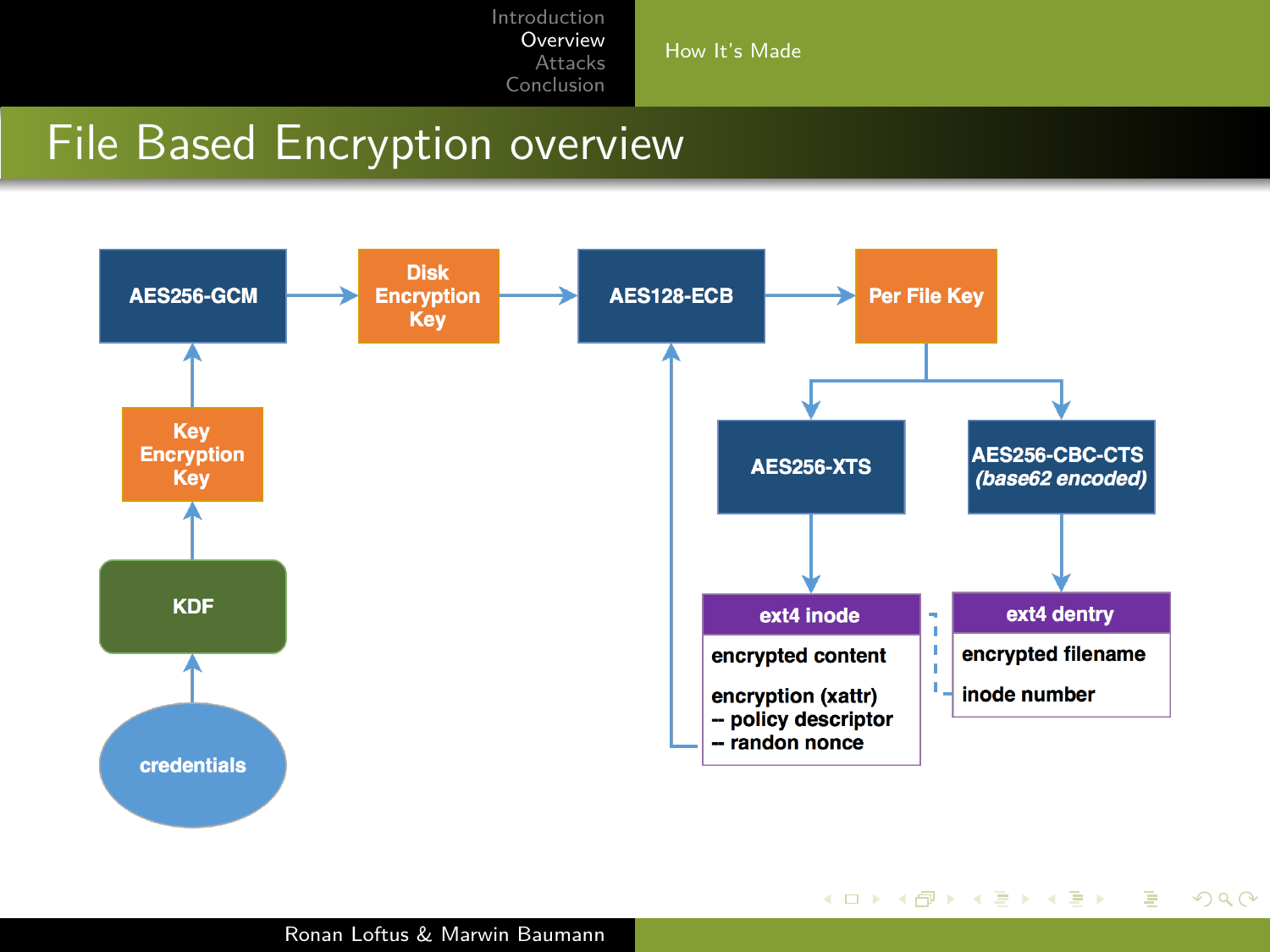4 0 8

化重新润量率

つくい

# <span id="page-14-0"></span>Table of Contents

**• [Encryption Landscape](#page-2-0)** 

**• [Motivation](#page-4-0)** 

• [How It's Made](#page-9-0)

## **[Attacks](#page-14-0)**

- **•** [Remanence](#page-17-0)
- **[Exhaustive Search](#page-18-0)**
- **[Authentication Subversion](#page-22-0)**

- **e** [Results](#page-26-0)
- **•** [Recommendations](#page-34-0)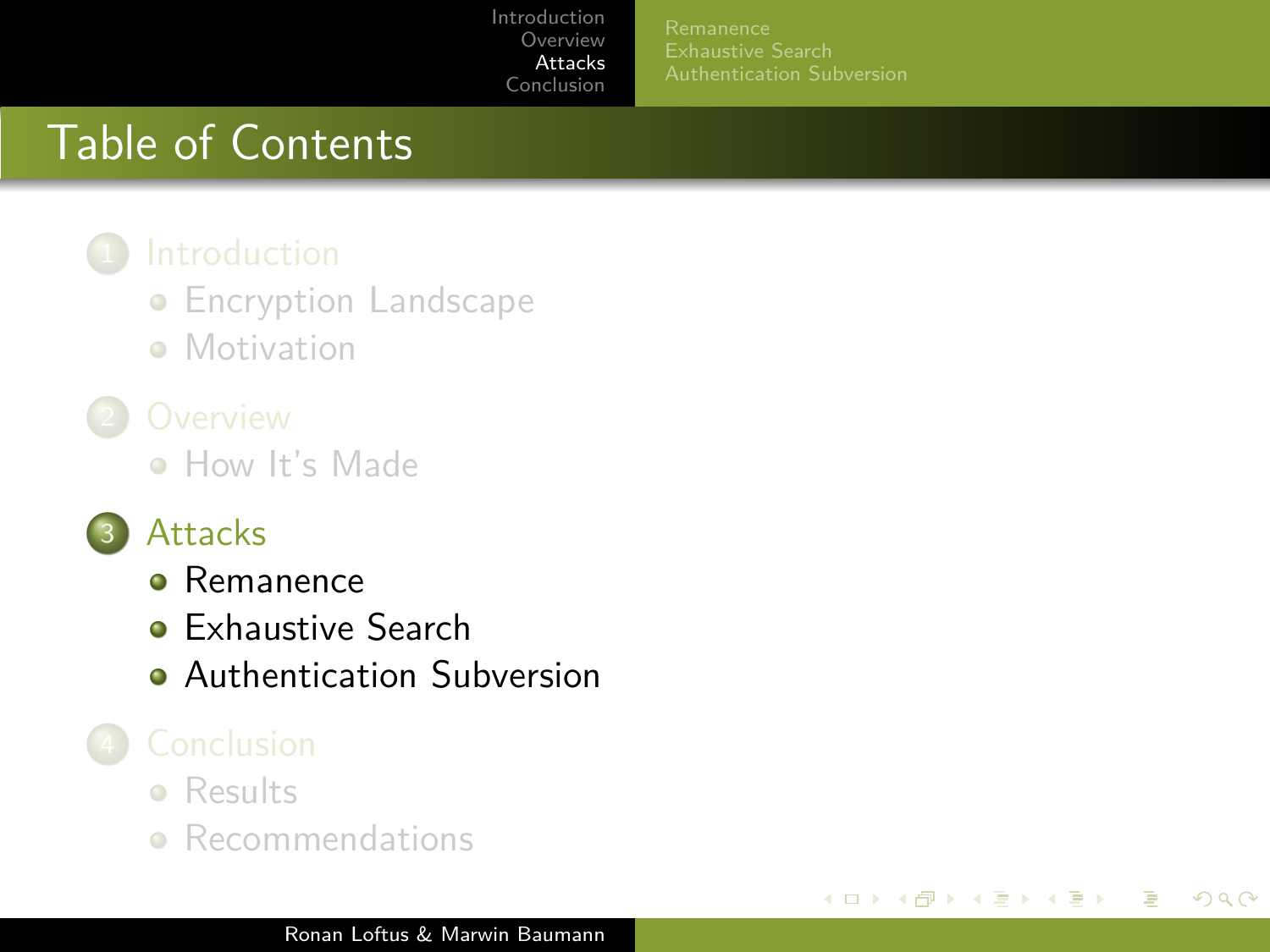**K ロ ▶ K 御 ▶ K 君 ▶ K 君 ▶** 

E

 $299$ 

## **Madness**

### Let's attack the cryptosystem directly ...

Ronan Loftus & Marwin Baumann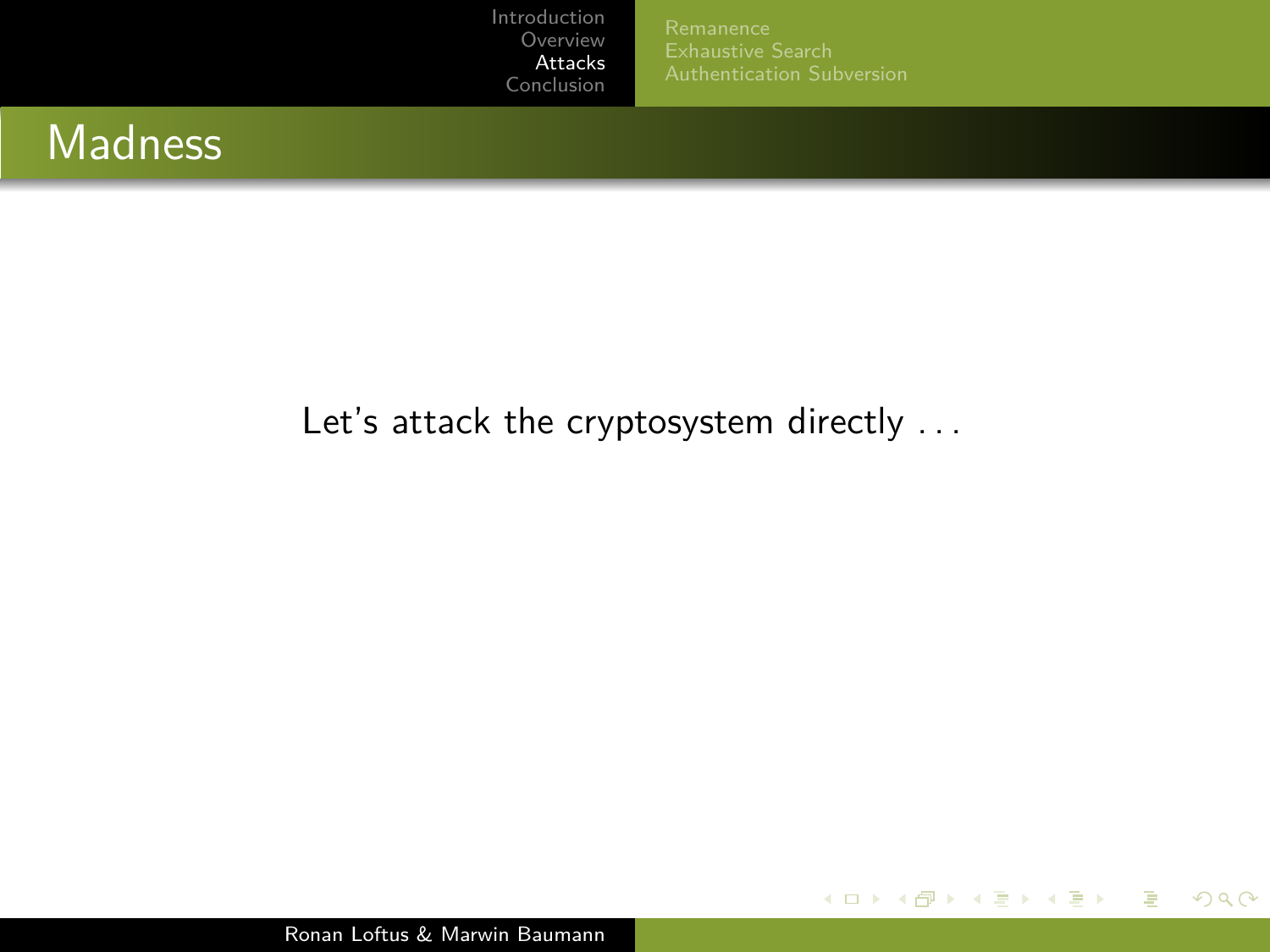**K ロ ▶ K 御 ▶ K 君 ▶ K 君 ▶** 

E

 $299$ 

## **Madness**

## Let's attack the cryptosystem directly ...

Nope!

Ronan Loftus & Marwin Baumann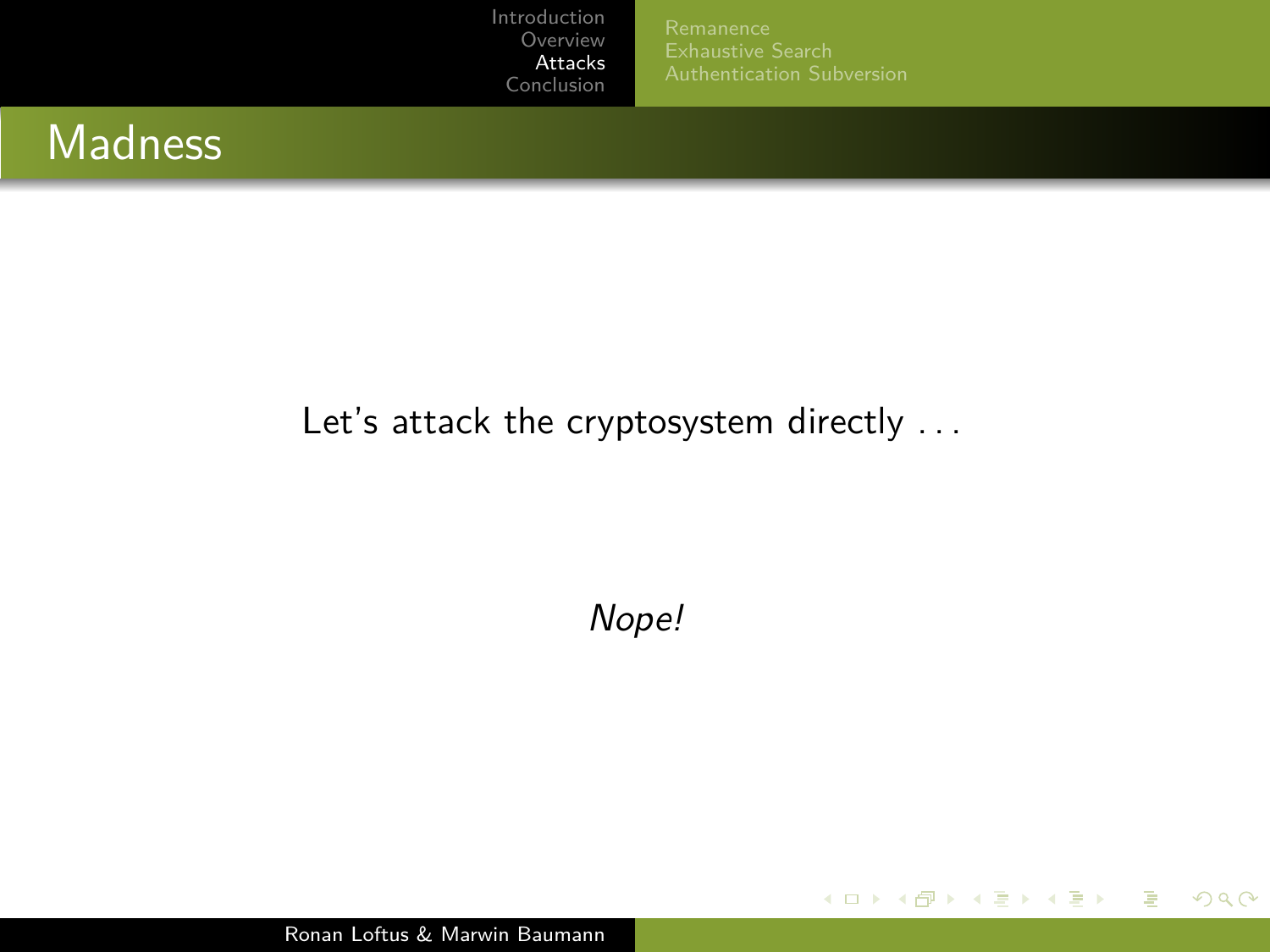[Remanence](#page-17-0)

メロメ メ母メ メミメメミメ

 $299$ 

# <span id="page-17-0"></span>Cold Boot

- Data remanence attacks rely on cryptographic keys being kept in memory
- **Trusted Execution Environment (TEE)** secure area of the main processor
- Since TEE, keys not stored in RAM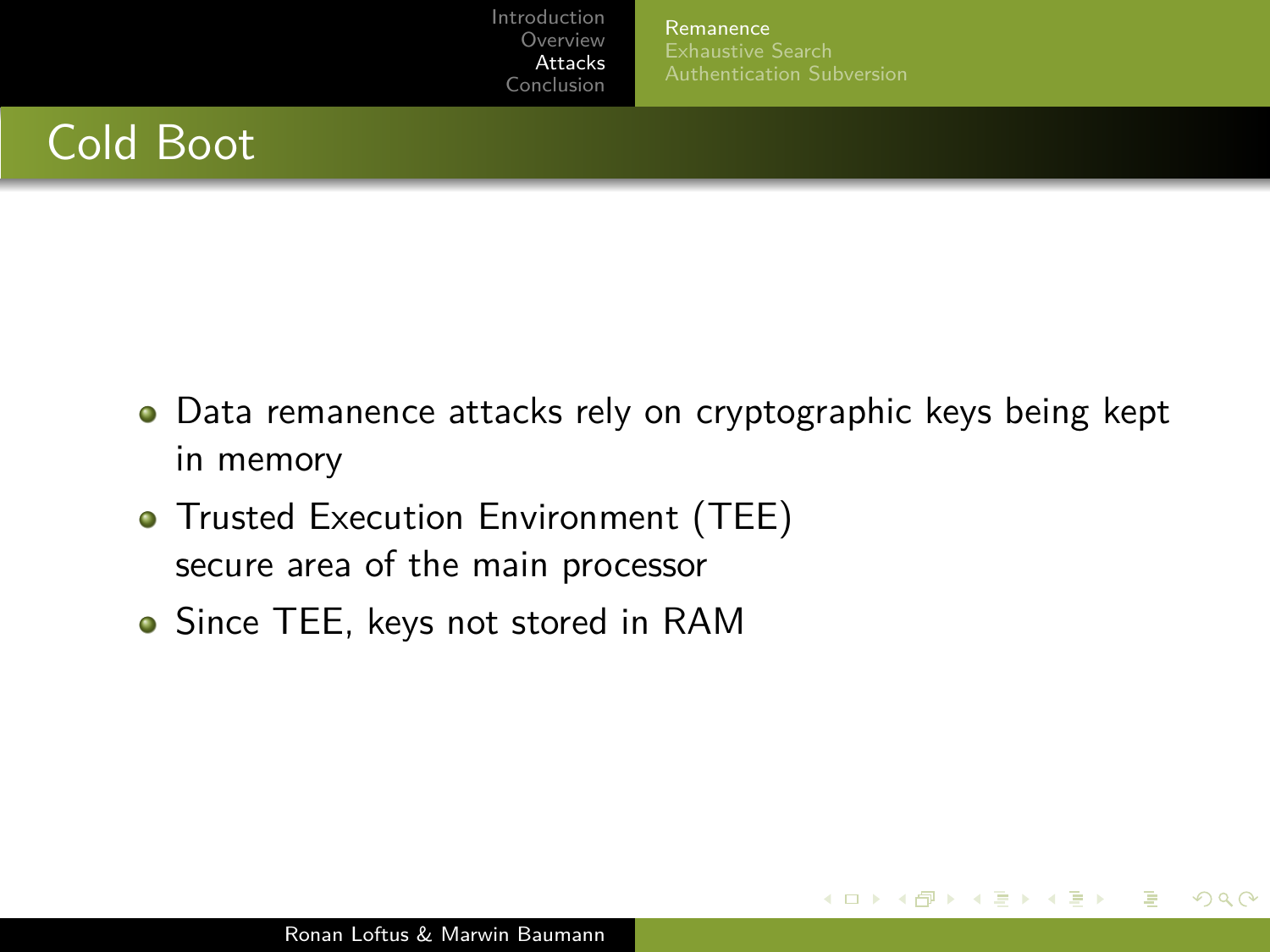[Exhaustive Search](#page-18-0)

メロメ メ母メ メミメメミメ

 $299$ 

# <span id="page-18-0"></span>Brute Force (online)

Enumerate all the combinations. Always possible in theory!

Attack:

- Using Android Debug Bridge
- **.** Using On-the-Go protocol
- Using robot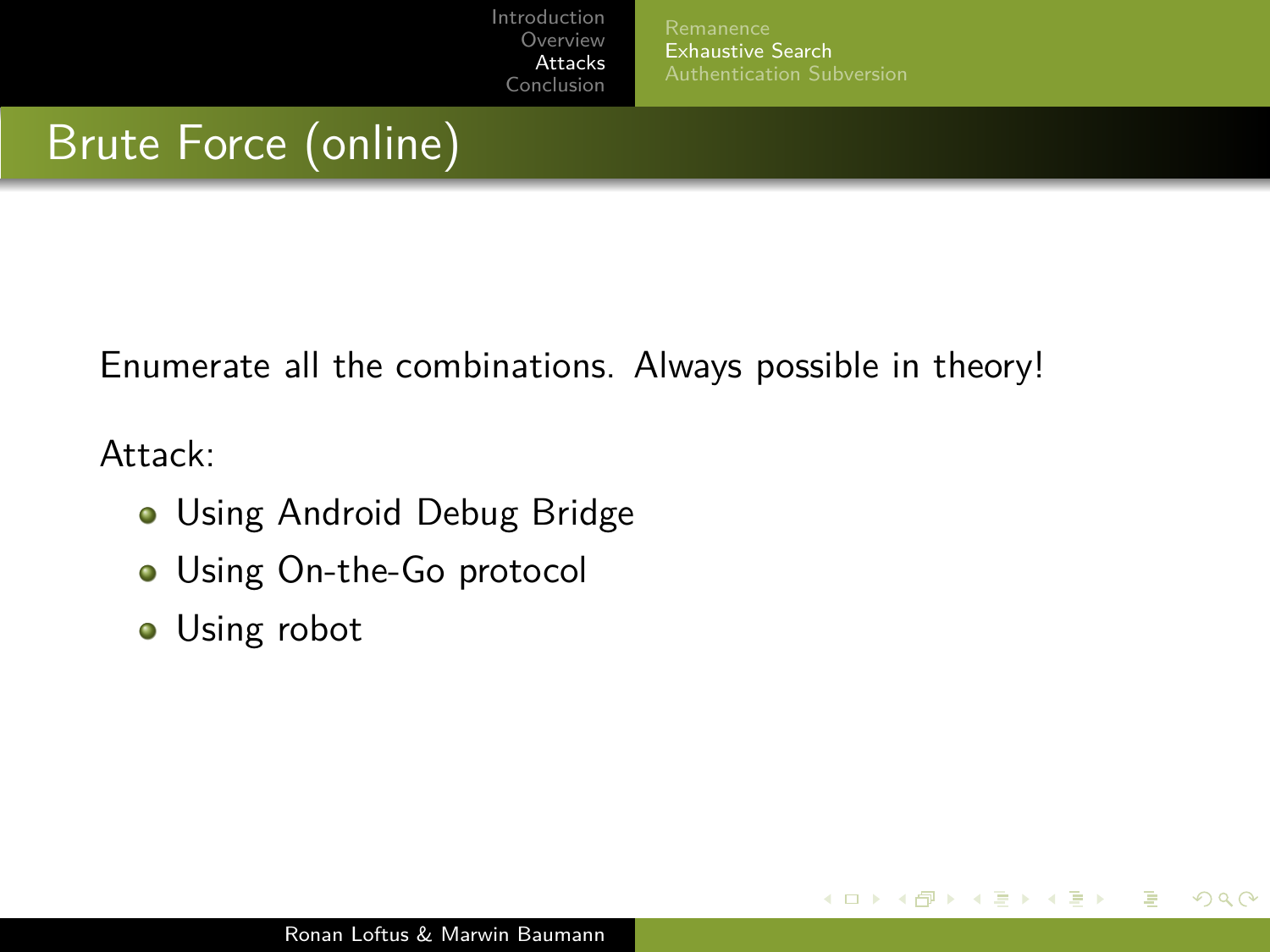[Remanence](#page-17-0) [Exhaustive Search](#page-18-0)

メロトメ部 トメミトメミト

 $2990$ 

э

# Brute Force (offline)

Qualcomm

no TEE:

• Image partitions and start cracking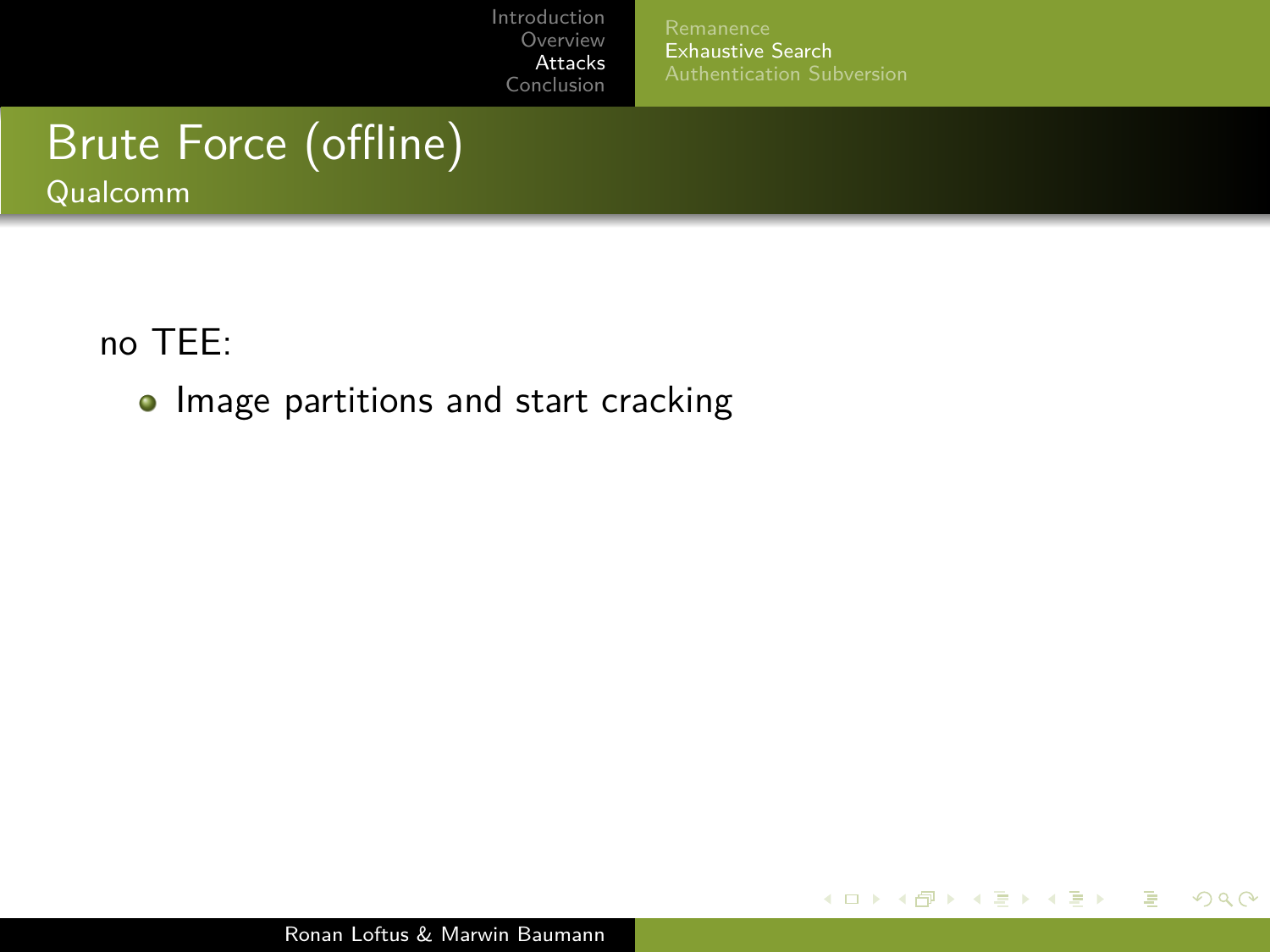[Exhaustive Search](#page-18-0)

∢ 何 ▶ ∢ 手 ▶ ∢ 手 ▶

 $\Omega$ 

# Brute Force (offline)

Qualcomm

no TEE:

• Image partitions and start cracking

with TEE: not possible, unless the device has a Qualcomm chip  $(\approx 60\%$  of Android devices)

- The key derivation function is not actually bound to the hardware in Qualcomm chips
- Been patched in AOSP but still exists in hardware so a downgrade attack is still viable for Full Disk Encryption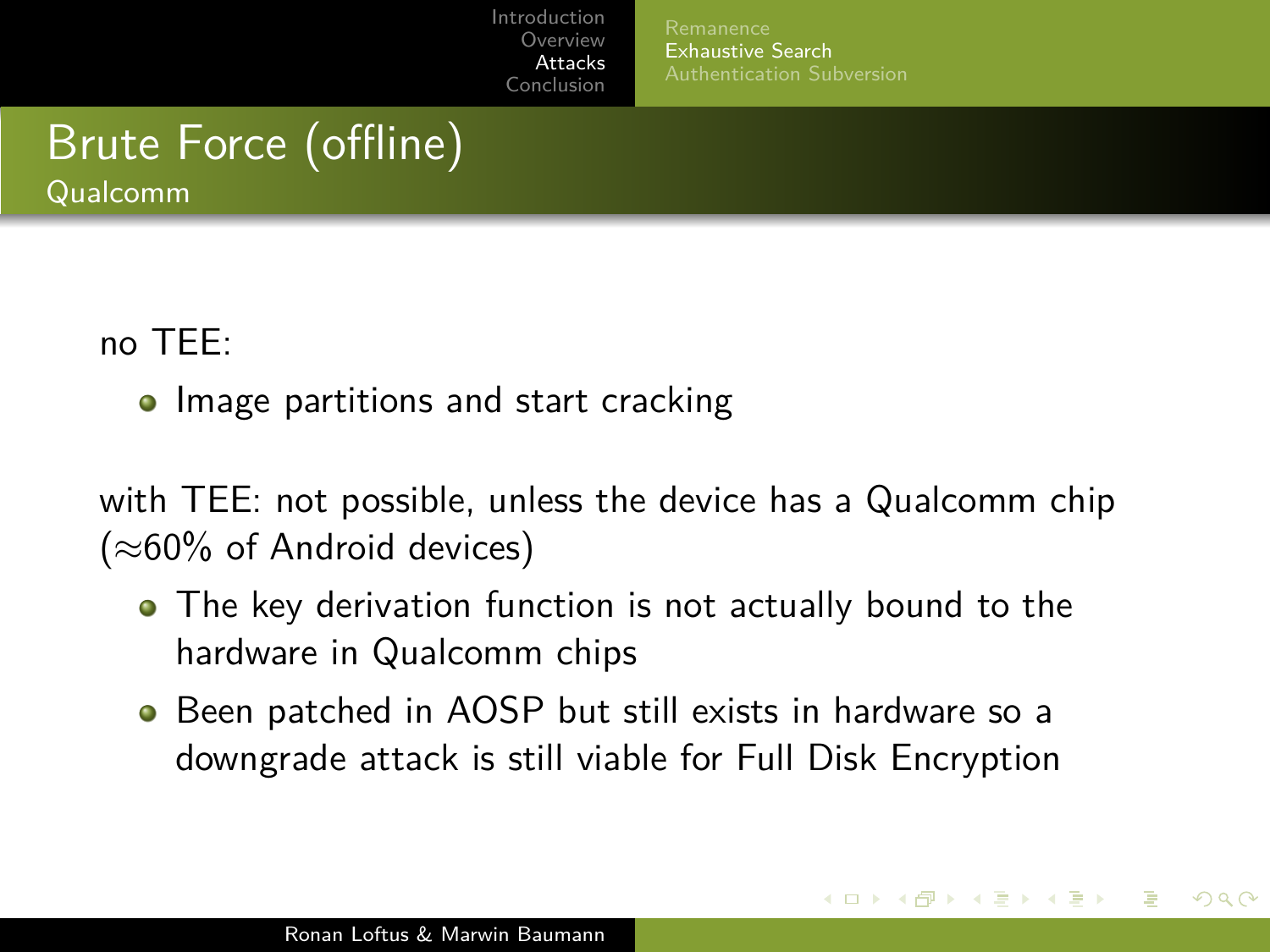[Exhaustive Search](#page-18-0)

イロト イ母 トイヨ トイヨ トー

 $299$ 

# Brute Force (semi-online)

- **•** Try to offload some of the work from the device
- Make the device do the hardware specific work then compute the rest on a more powerful machine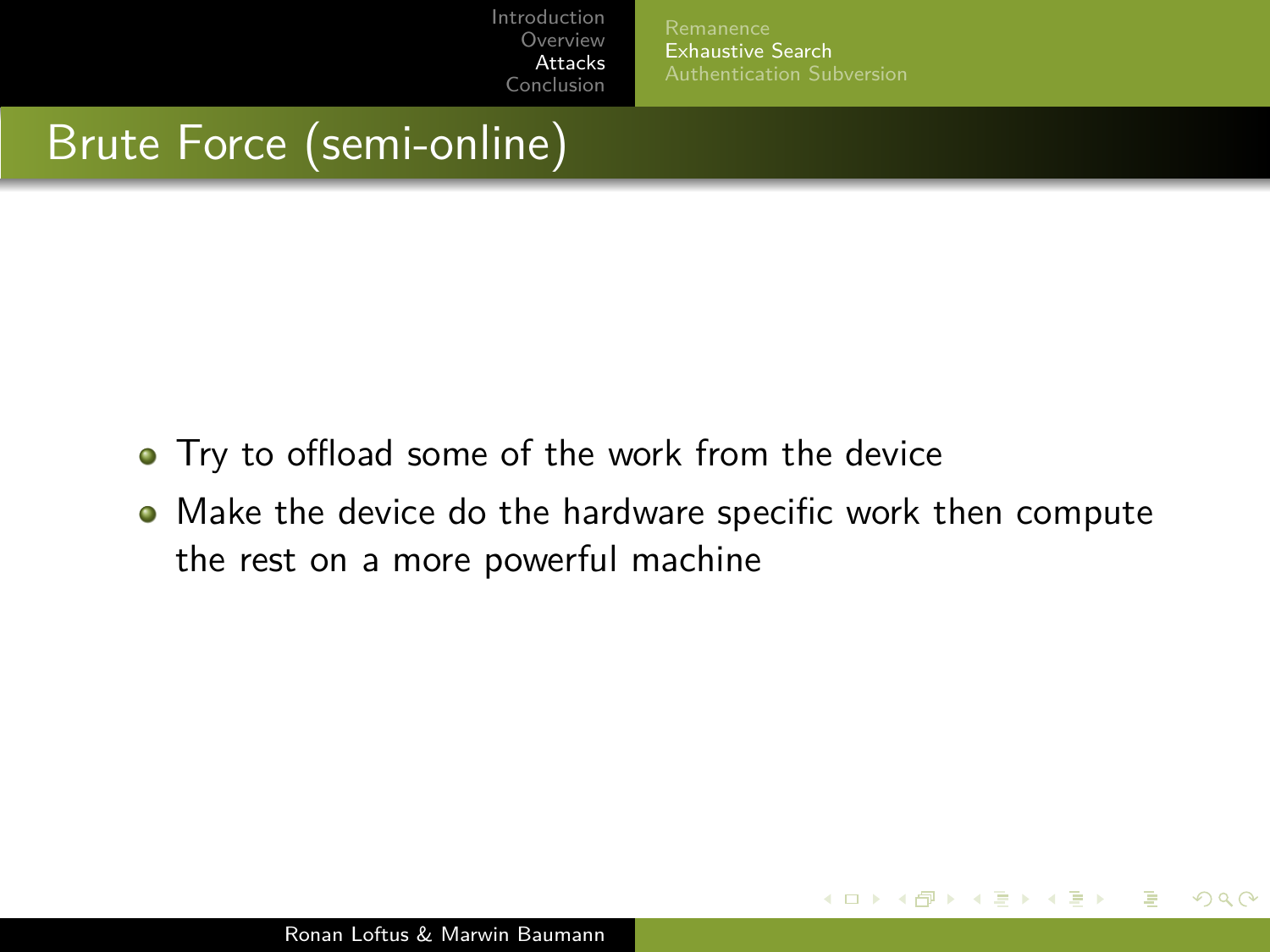[Authentication Subversion](#page-22-0)

**≮ロト ⊀母 ト ⊀ ヨ ト ⊀ ヨ ト** .

 $299$ 

# <span id="page-22-0"></span>Evil Maid

Classic attack on encrypted devices. Just install a keylogger!

- Capture users authentication credentials using a non encrypted part of the device
- Install a new keyboard
- Subvert code displaying PIN prompts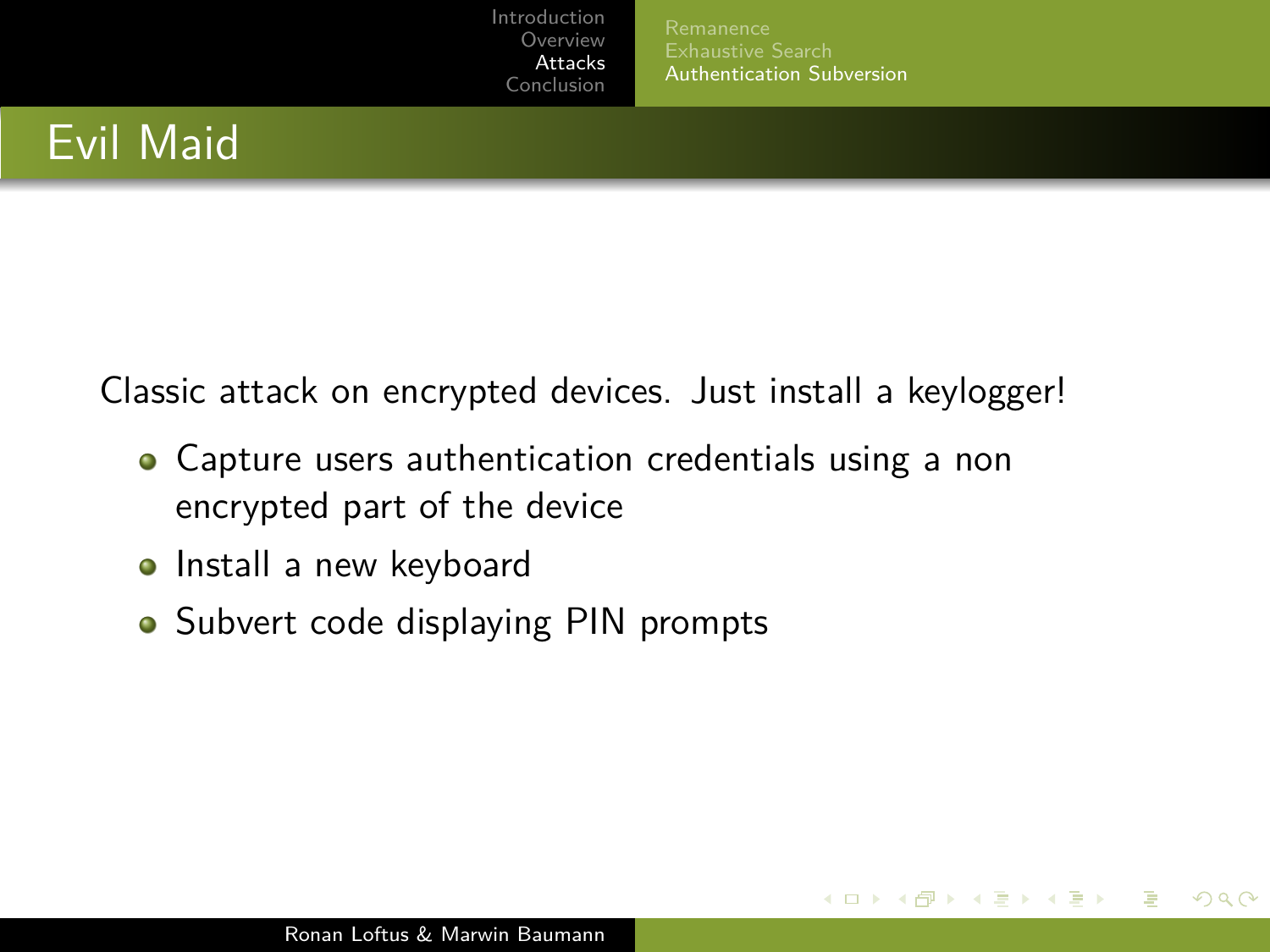[Authentication Subversion](#page-22-0)

# Evil Maid

Subvert "Binder"

o Input Method Editor



**K ロ ▶ K 御 ▶ K 君 ▶ K 君 ▶** 

E

 $QQ$ 

### com.android.inputmethod.latin

Ronan Loftus & Marwin Baumann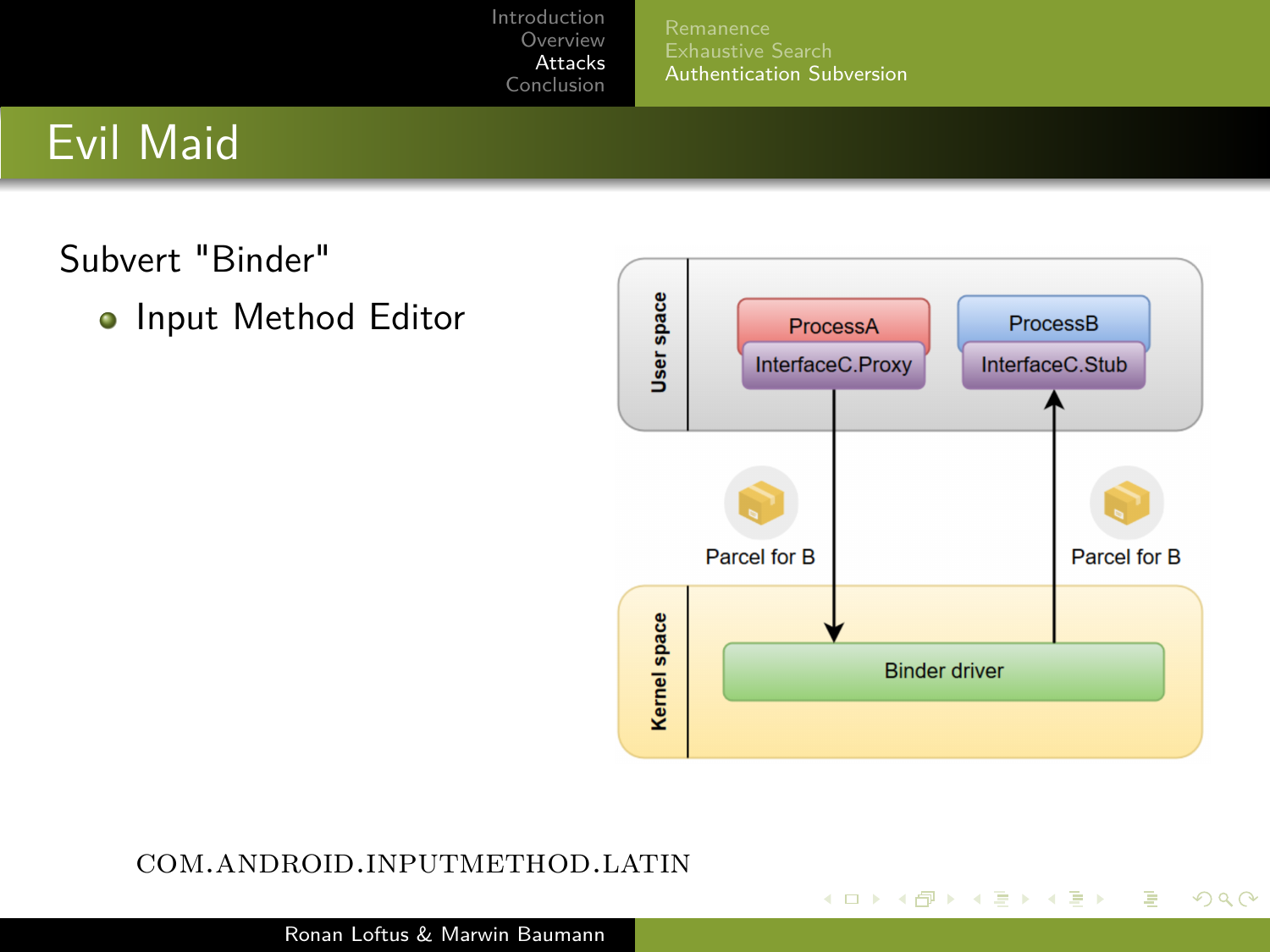[Authentication Subversion](#page-22-0)

∢ ロ ▶ ( 何 ) ( ミ ) ( ミ ) 。

 $299$ 

# Fingerprints

- **•** Becoming far more common for users to authenticate to their cryptosystem via fingerprint
- With trivial modification to the source, sensor will authenticate anything it can read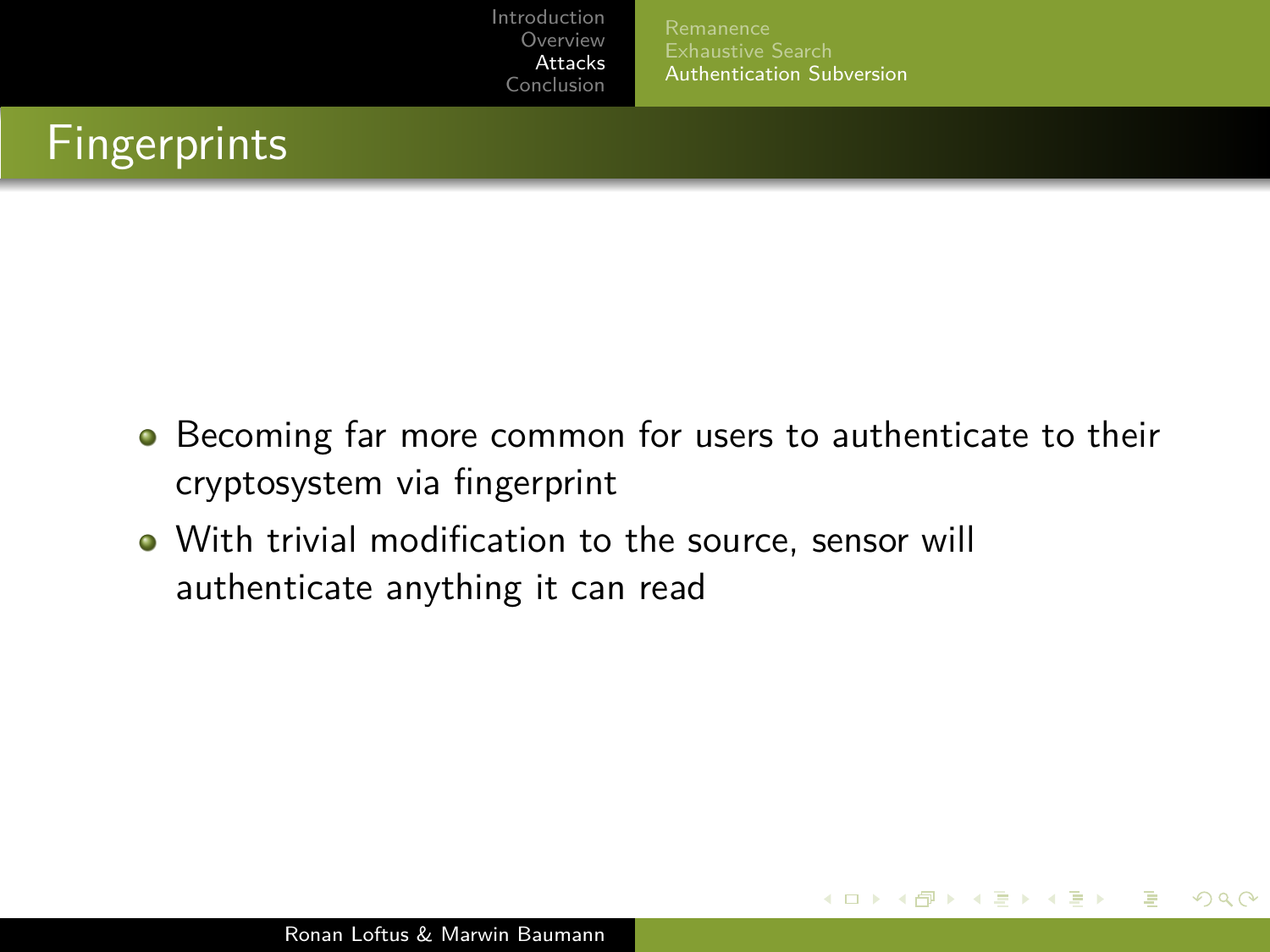4日)

イヨメ イヨメ

つくい

# <span id="page-25-0"></span>Table of Contents

- **[Encryption Landscape](#page-2-0)**
- **[Motivation](#page-4-0)**

• [How It's Made](#page-9-0)

- **•** [Remanence](#page-17-0)
- **[Exhaustive Search](#page-18-0)**
- **[Authentication Subversion](#page-22-0)**

## **[Conclusion](#page-25-0)**

- **e** [Results](#page-26-0)
- **e** [Recommendations](#page-34-0)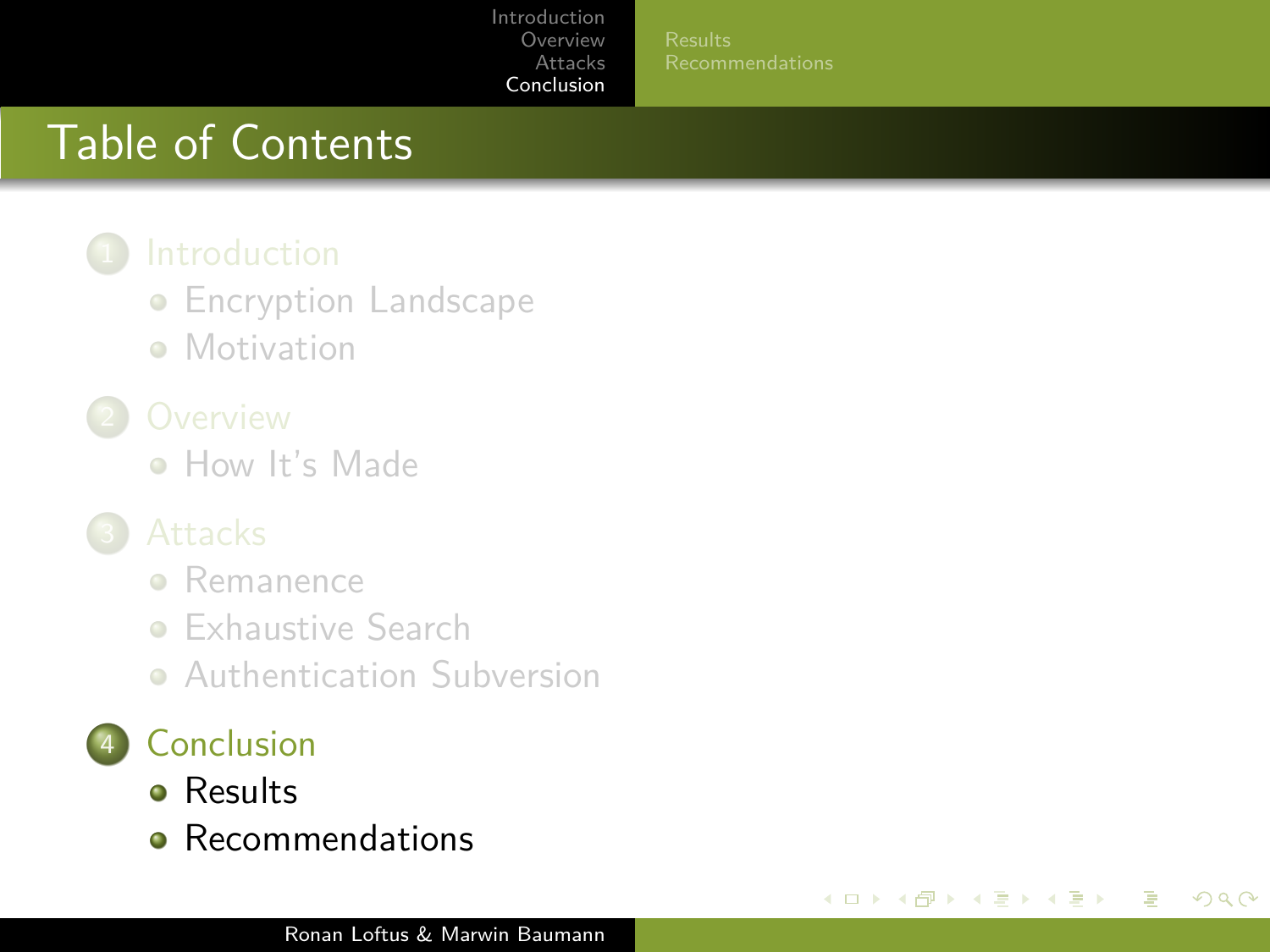[Results](#page-26-0)

 $2990$ 

э

イロト イ母 トイヨ トイヨ トー

# <span id="page-26-0"></span>Cold Boot

- Since Android 7.0 devices MUST come with a hardware backed keystore (TEE)
- **This renders remanence attacks obsolete!**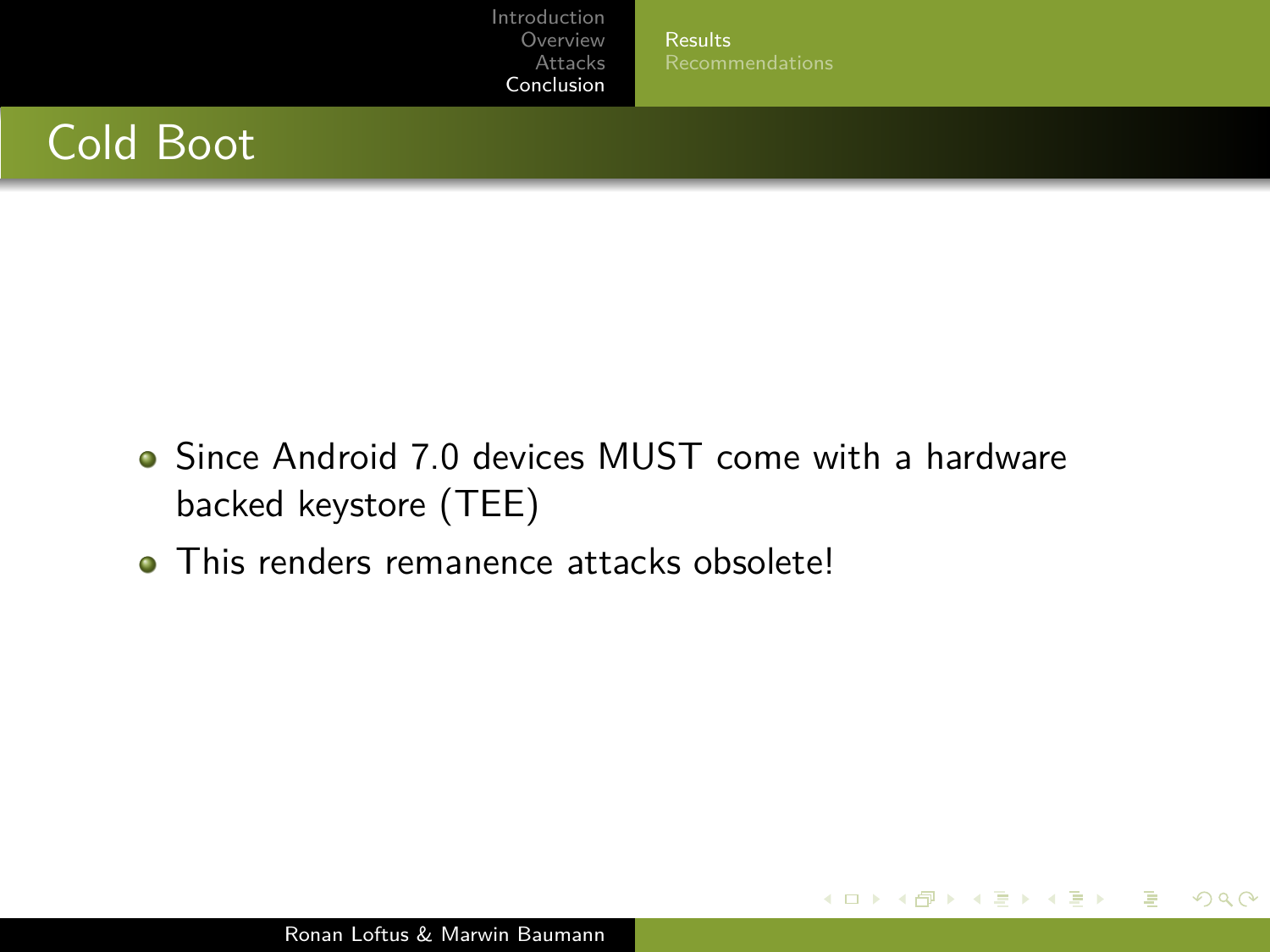[Results](#page-26-0)

# Brute Force (online)

- **o** Rate limits have been updated since 7.0
- Try to subvert the "Gatekeeper"



 $\left\{ \begin{array}{ccc} 1 & 0 & 0 \\ 0 & 1 & 0 \end{array} \right.$  ,  $\left\{ \begin{array}{ccc} \frac{1}{2} & 0 & 0 \\ 0 & 0 & 0 \end{array} \right.$ 

 $QQ$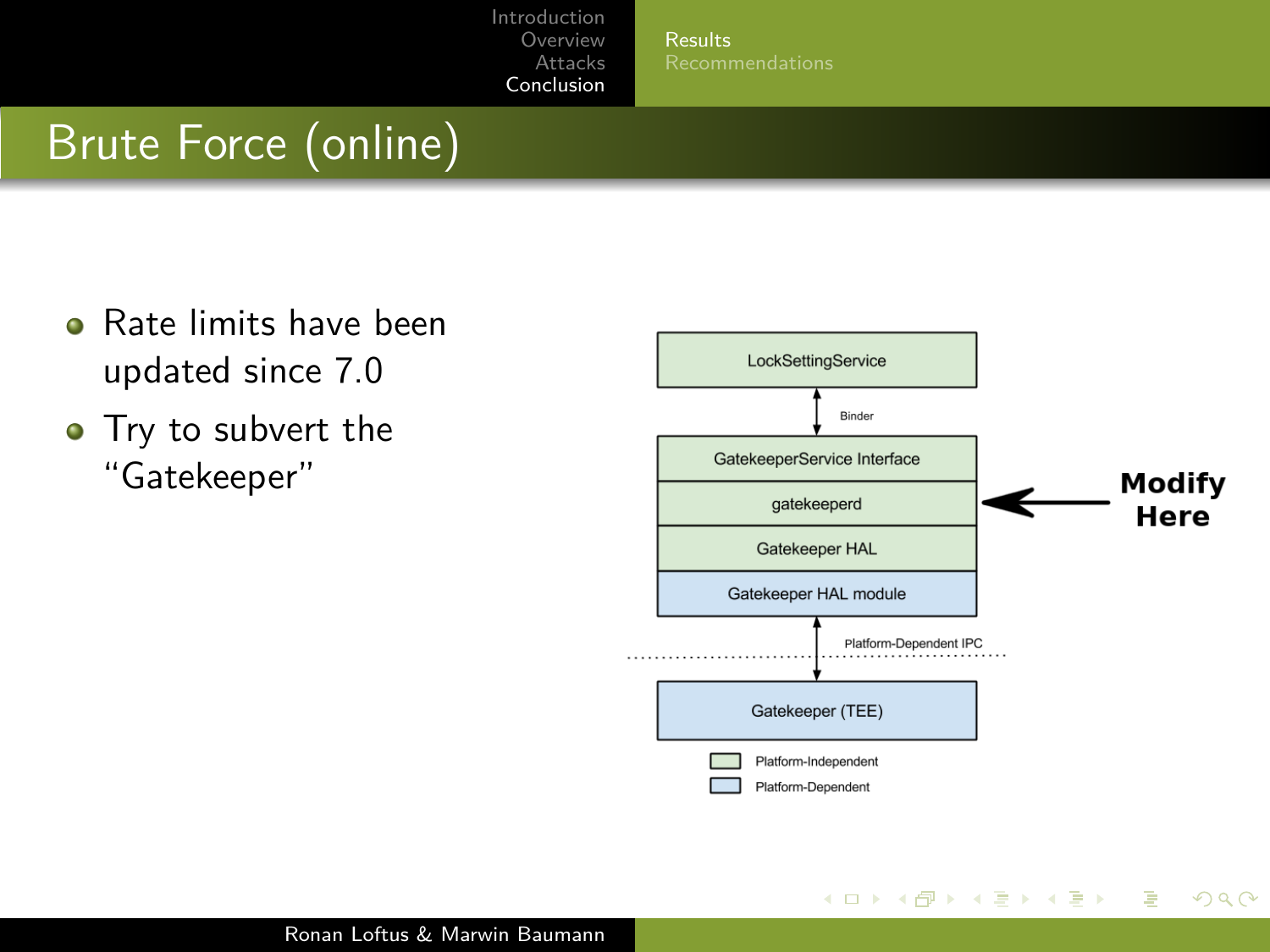[Results](#page-26-0)

メロメ メ母メ メミメメミメ

 $299$ 

# Brute Force (offline)

- Qualcomm vulnerability has been software patched
- Downgrade attack would still be possible but ...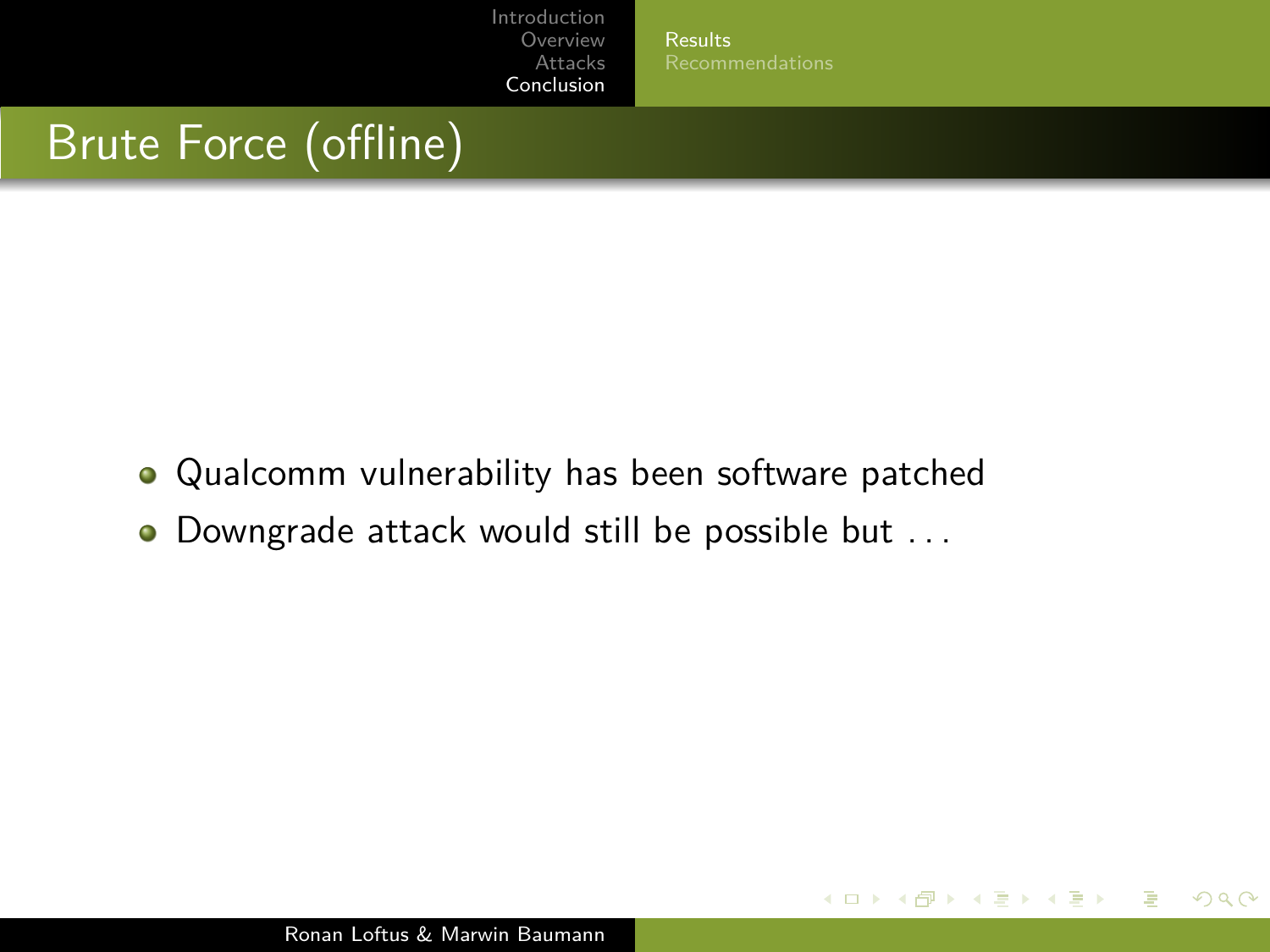[Results](#page-26-0)

 $2990$ 

э

**∢ロト ∢母 ト ∢ き ト ∢ き ト** 

# Brute Force (semi-online)

- We theorise that is still possible
- Untested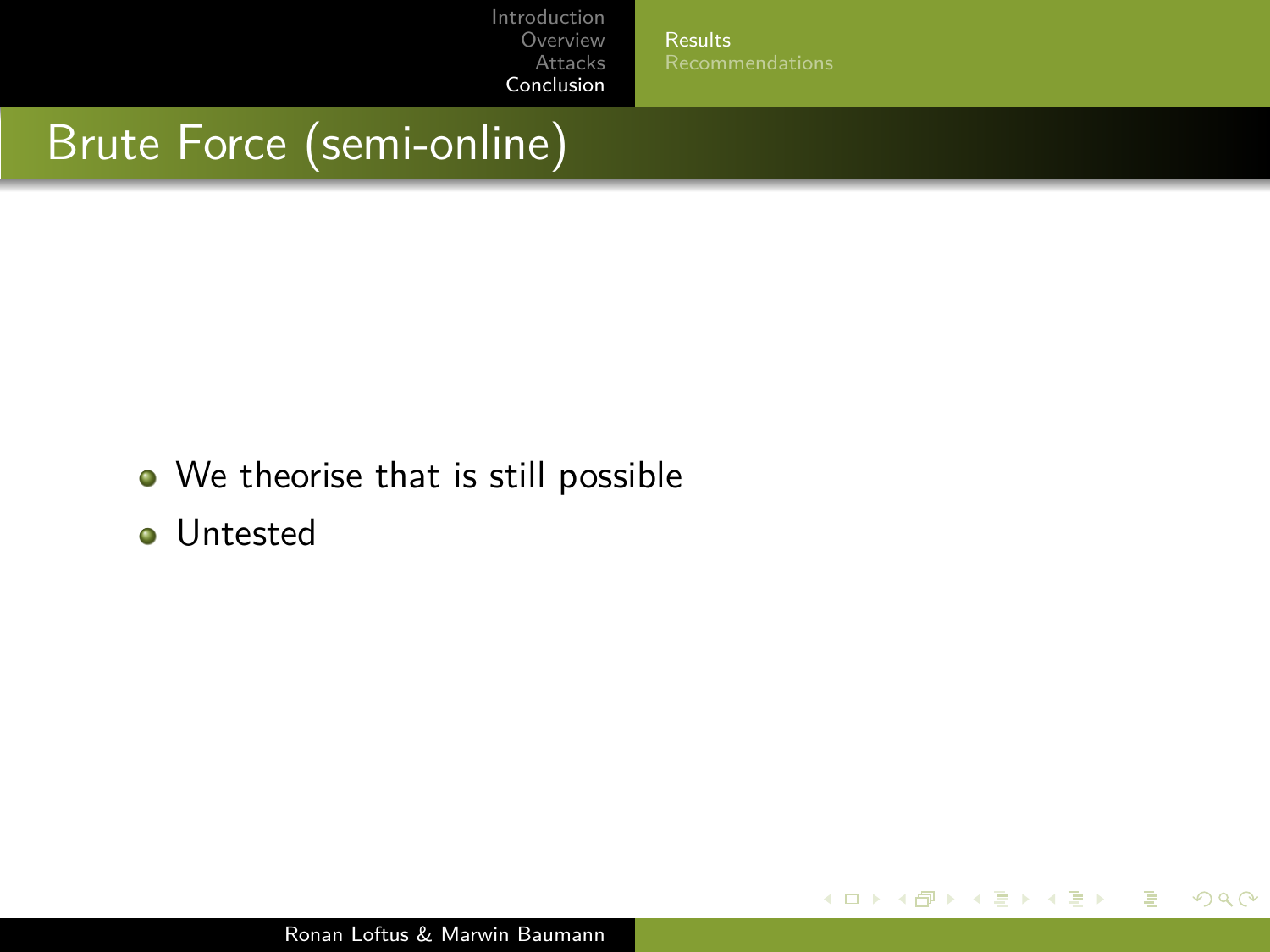[Results](#page-26-0)

イロト イ母 トイヨ トイヨト

 $QQ$ 

# Evil Maid

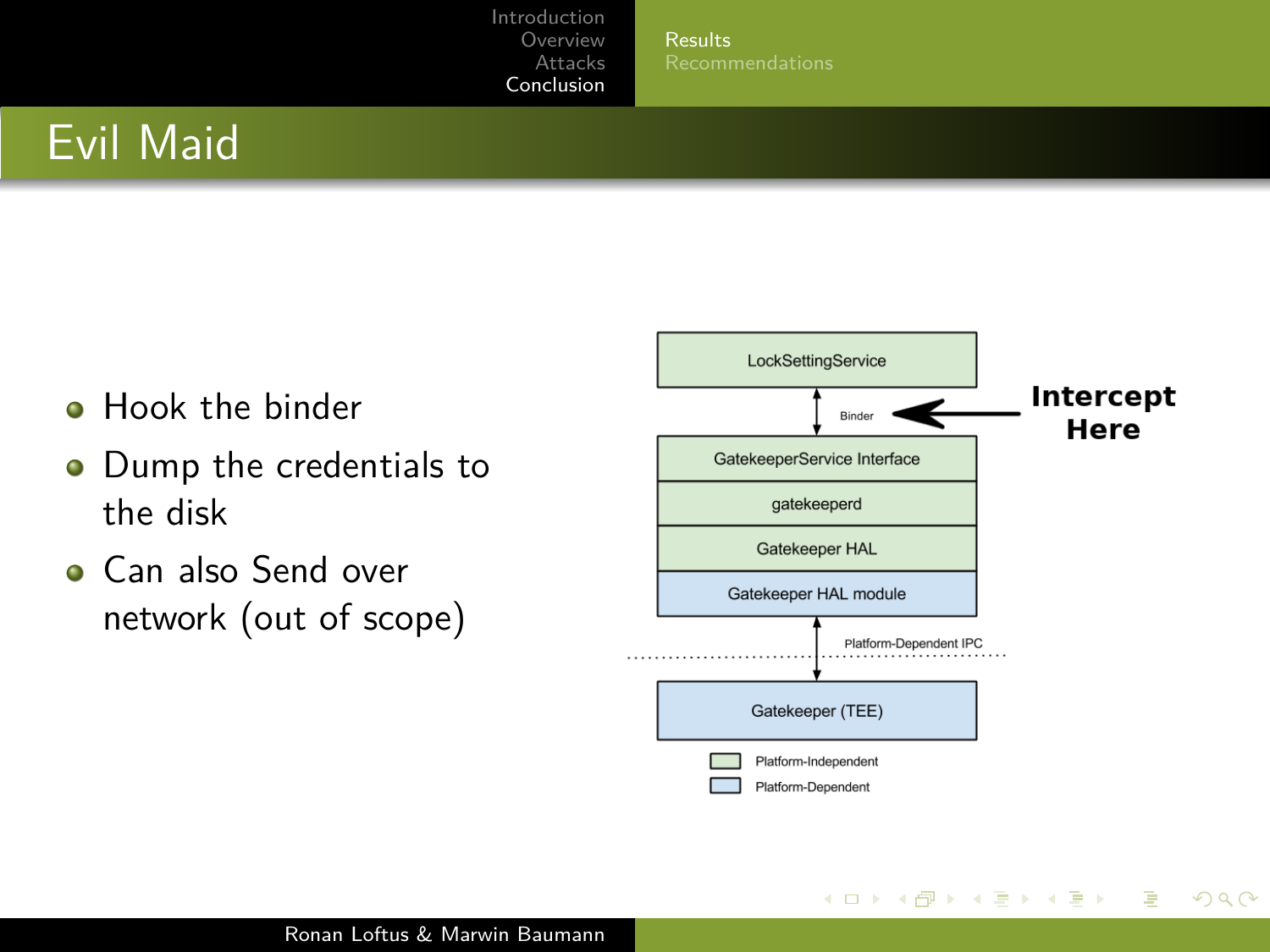[Results](#page-26-0)

∢ 何 ▶ ( ヨ ▶ ( ヨ ▶

 $\Omega$ 

# IPCThreadState.cpp

Listing 1: IPCThreadState::talkWithDriver

<sup>1</sup> i o c t l ( mP rocess−>mDriverFD , BINDER\_WRITE\_READ, &bwr )

Listing 2: evil ioctl

```
\frac{1}{1} int evil ioctl(int fd, int op type,
       binder write read * bwr)
2 \mid \}\begin{array}{c} 3 \end{array} int res = ioctl(fd, op type, bwr);
4 evil reply manipulation (bwr);
5 return res;
6 }
```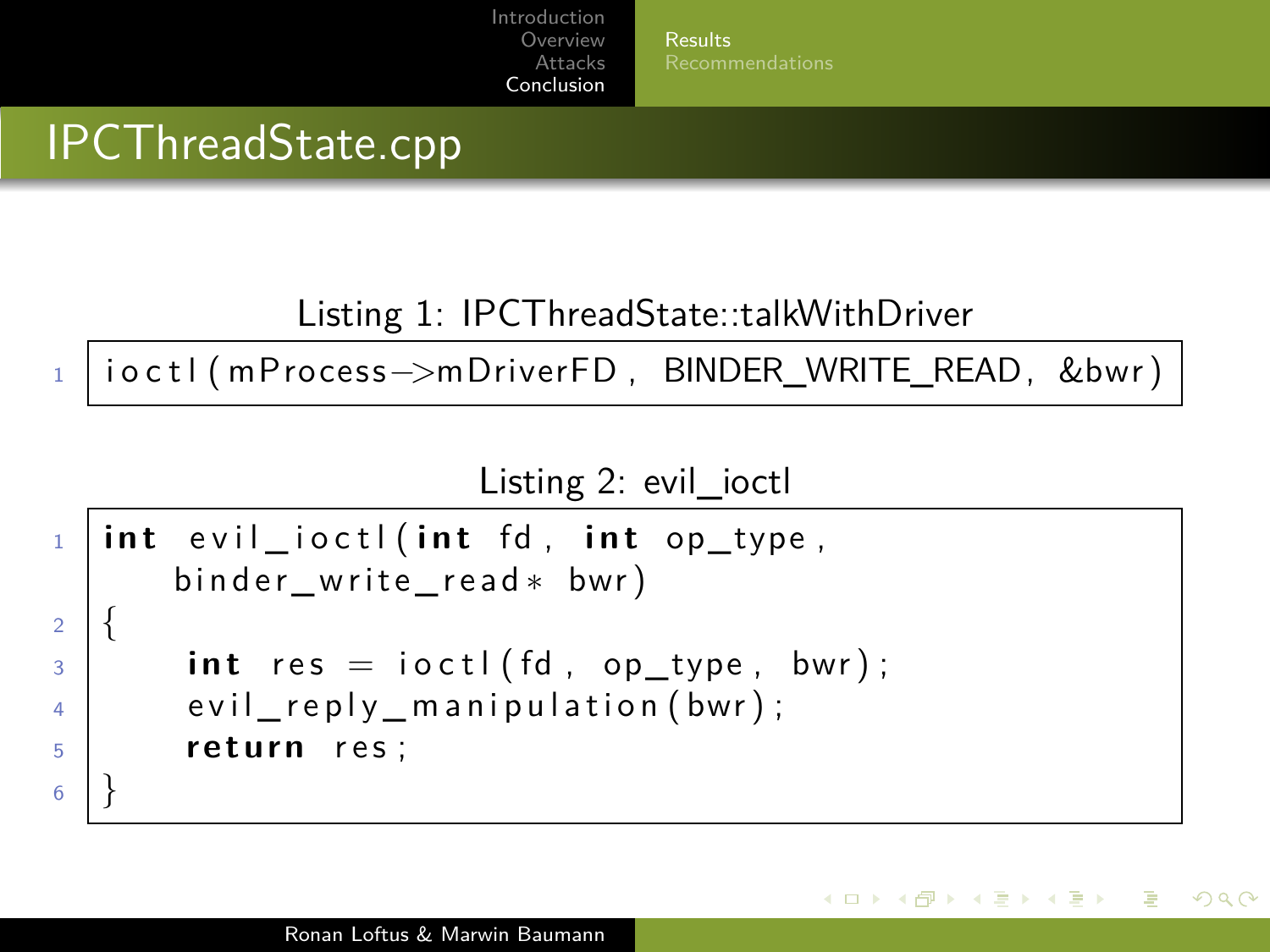[Results](#page-26-0)

医阿里氏阿里氏

つくい

# **Fingerprints**

### Phone contains modified fingerprintd binary.

Listing 3: FingerprintDaemonProxy.cpp

```
1 callback -> on Authenticated (device,
2 // msg -> data.authenticated.finger.fid,
3 0x1a4, // non-zero id
4 msg -> data.authenticated.finger.gid);
```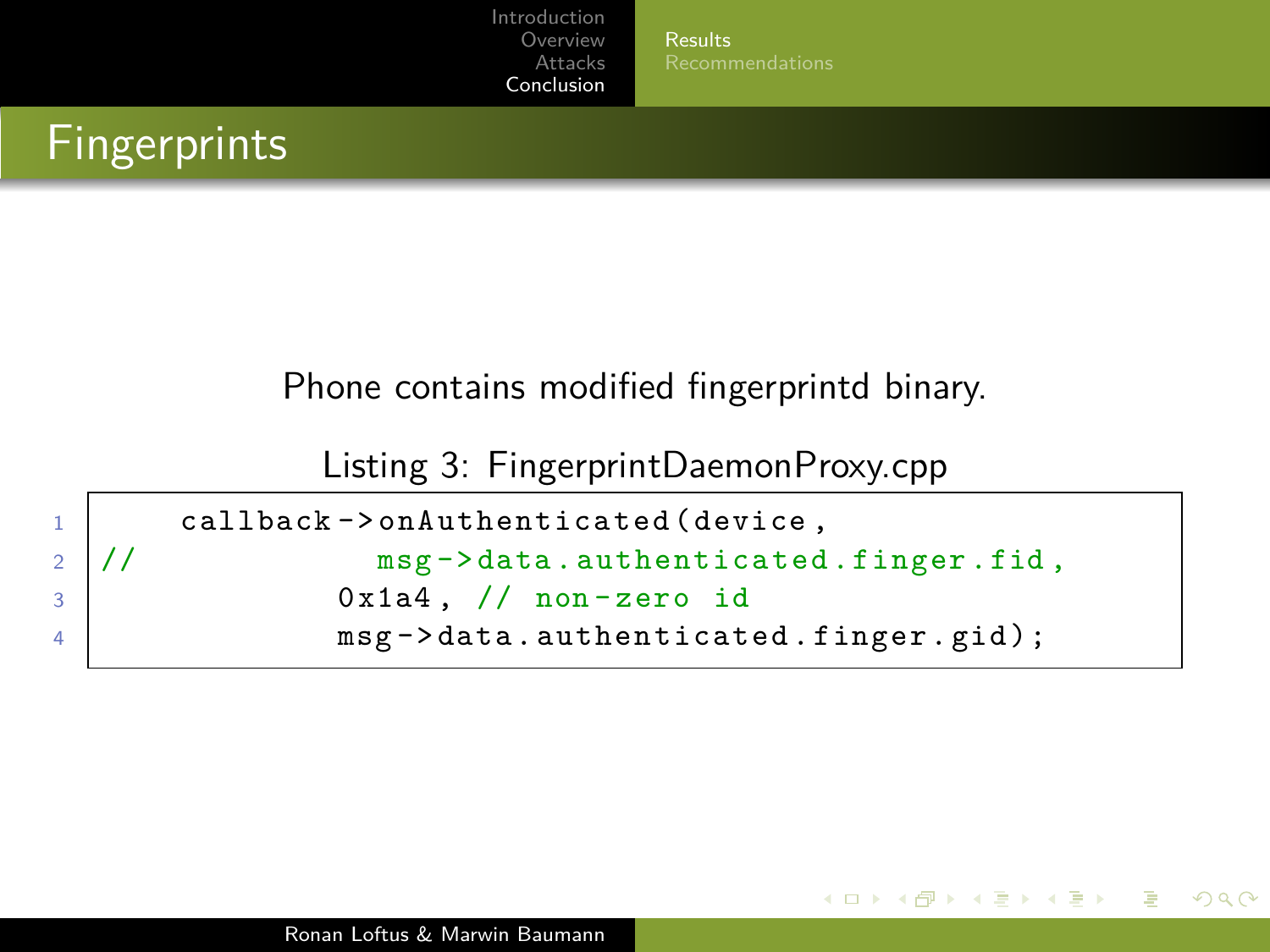**[Results](#page-26-0)** 

**◆ロ ▶ → 母** 

ミドマミド

 $QQ$ 

# Summary of Attacks

Attack needs these conditions to succeed:

| Attack         | $7.0+$       | Requirement         |
|----------------|--------------|---------------------|
| Online BF      |              |                     |
| Offline BF     | X            |                     |
| Semi-online BF | $\checkmark$ | unlocked bootloader |
| Cold Boot      | X            | unlocked bootloader |
| Evil Maid      | ✓            | custom recovery     |
| Fingerprints   |              | custom recovery     |

 $^{\rm 1}$ unless can subvert gatekeeper <sup>2</sup>ADB enabled allows automation

Ronan Loftus & Marwin Baumann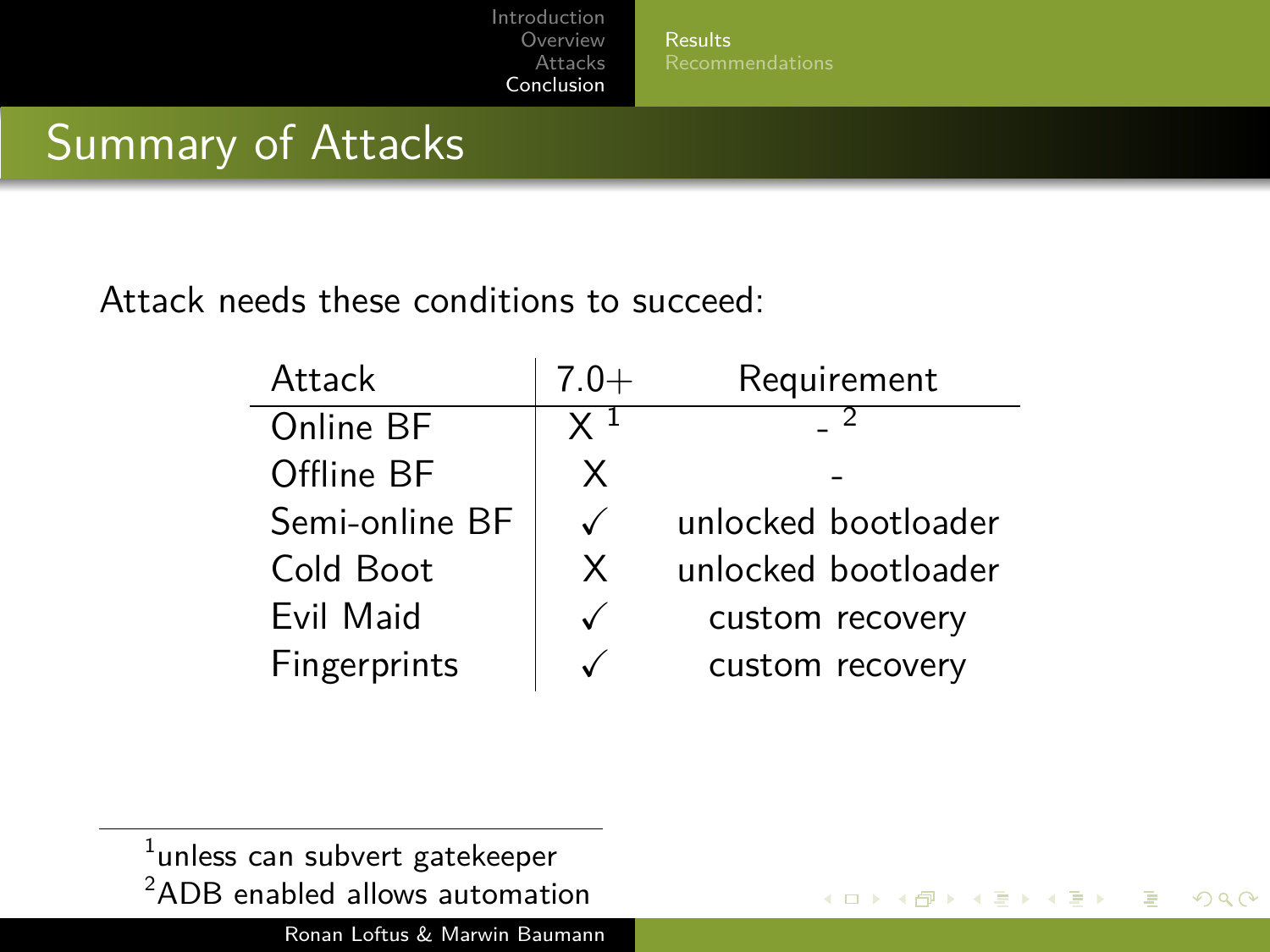[Recommendations](#page-34-0)

メロメ イ母メ メミメ メミメ

 $299$ 

# <span id="page-34-0"></span>Recommendations

With great power . . .

To AOSP:

- **•** Encrypt more of the device to reduce attack surface
- **•** Encrypt (sensitive) binder communications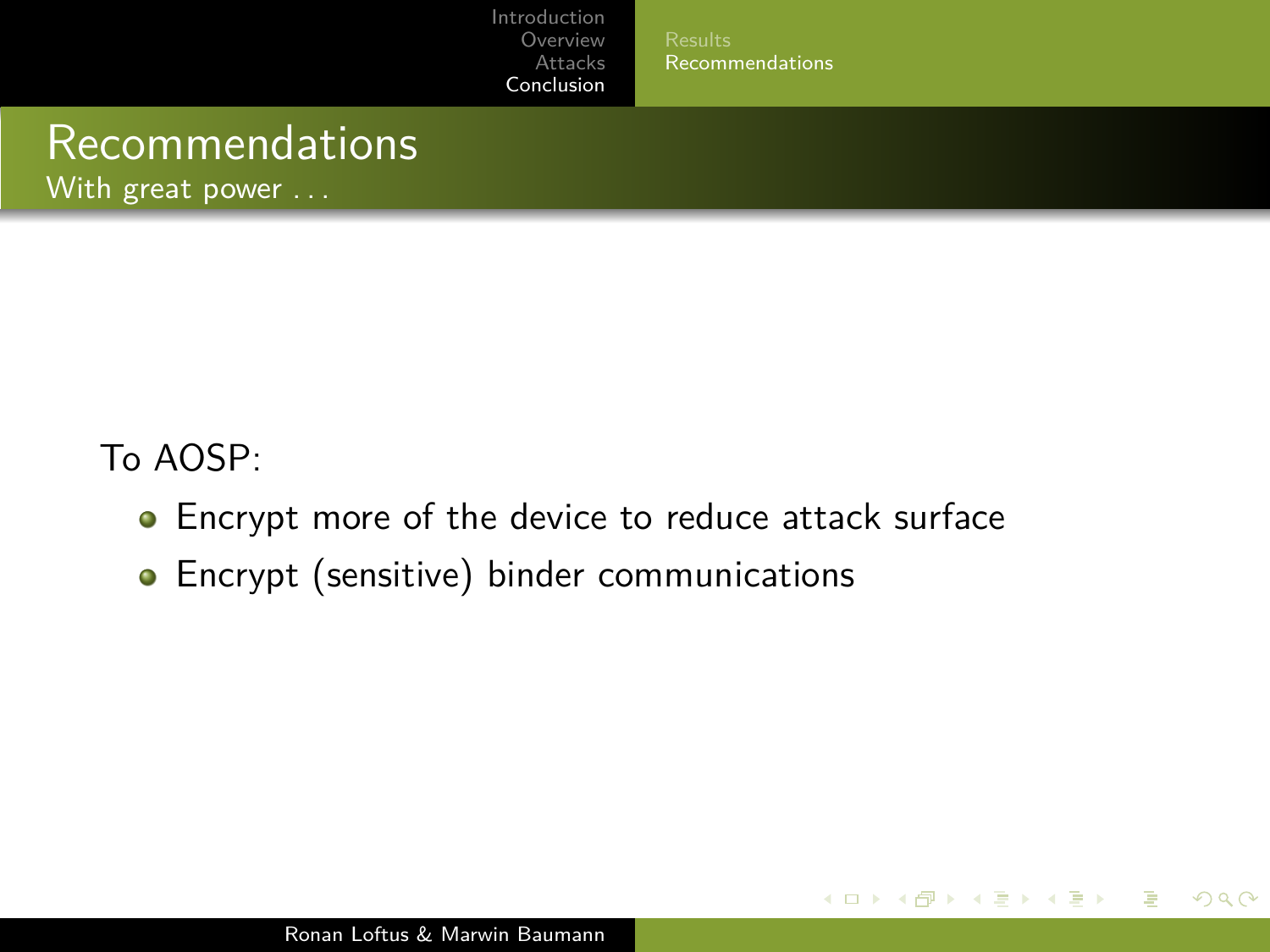[Results](#page-26-0) [Recommendations](#page-34-0)

 $\left\{ \begin{array}{ccc} 1 & 0 & 0 \\ 0 & 1 & 0 \end{array} \right.$  ,  $\left\{ \begin{array}{ccc} \frac{1}{2} & 0 & 0 \\ 0 & 0 & 0 \end{array} \right.$ 

E

 $2990$ 

# Recommendations

With great power ...

To the user:

• Turn off root access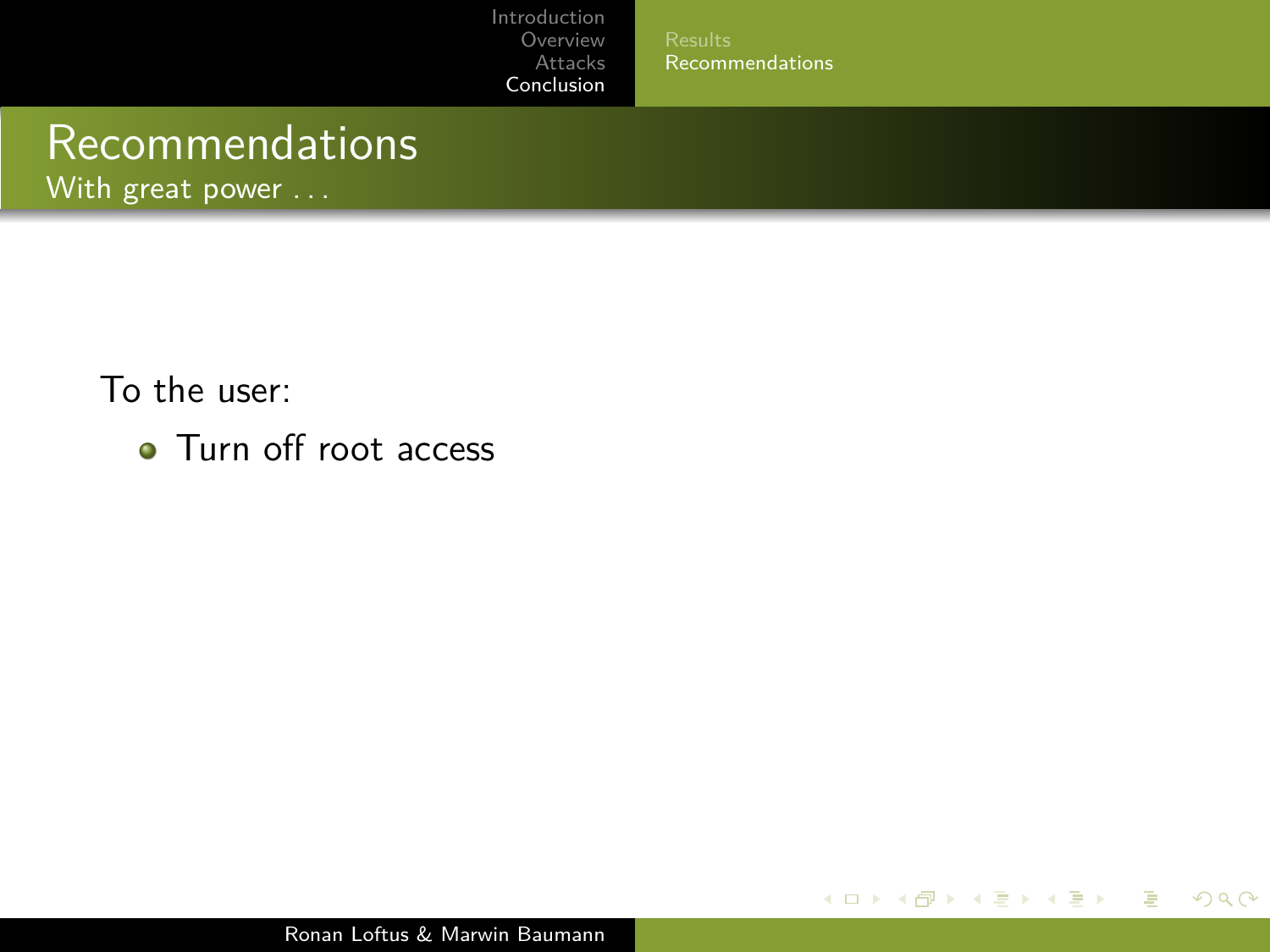[Recommendations](#page-34-0)

**∢ ロ ▶ ィ 何 ▶** 

医单位 医单位

 $QQ$ 

э

# Recommendations

With great power . . .

- Turn off root access
- Use the stock recovery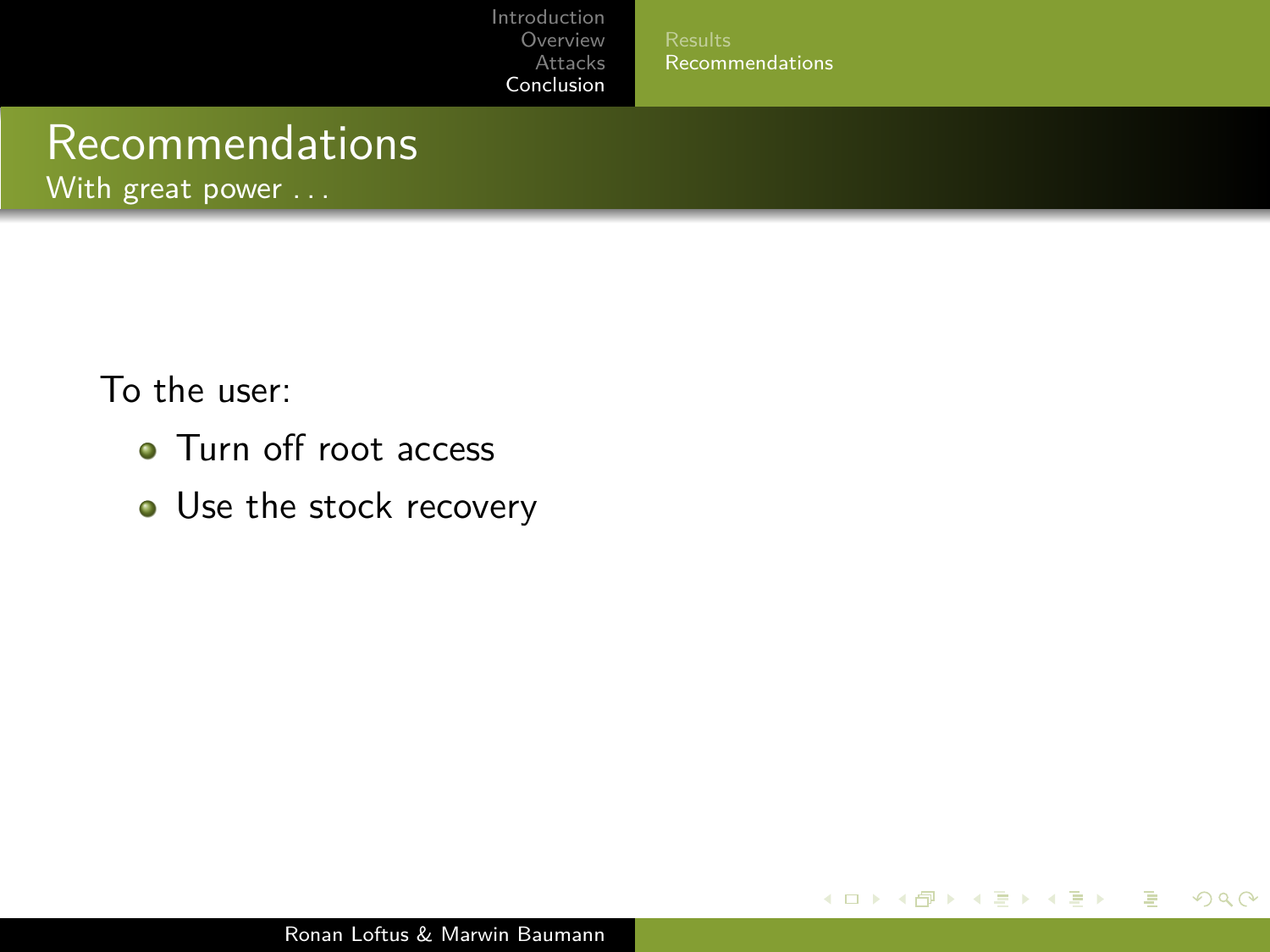[Recommendations](#page-34-0)

4 0 8

**K 何 ▶ K 手 ▶ K 手 ▶** 

 $QQ$ 

# Recommendations

With great power . . .

- Turn off root access
- Use the stock recovery
- [re]Lock your bootloader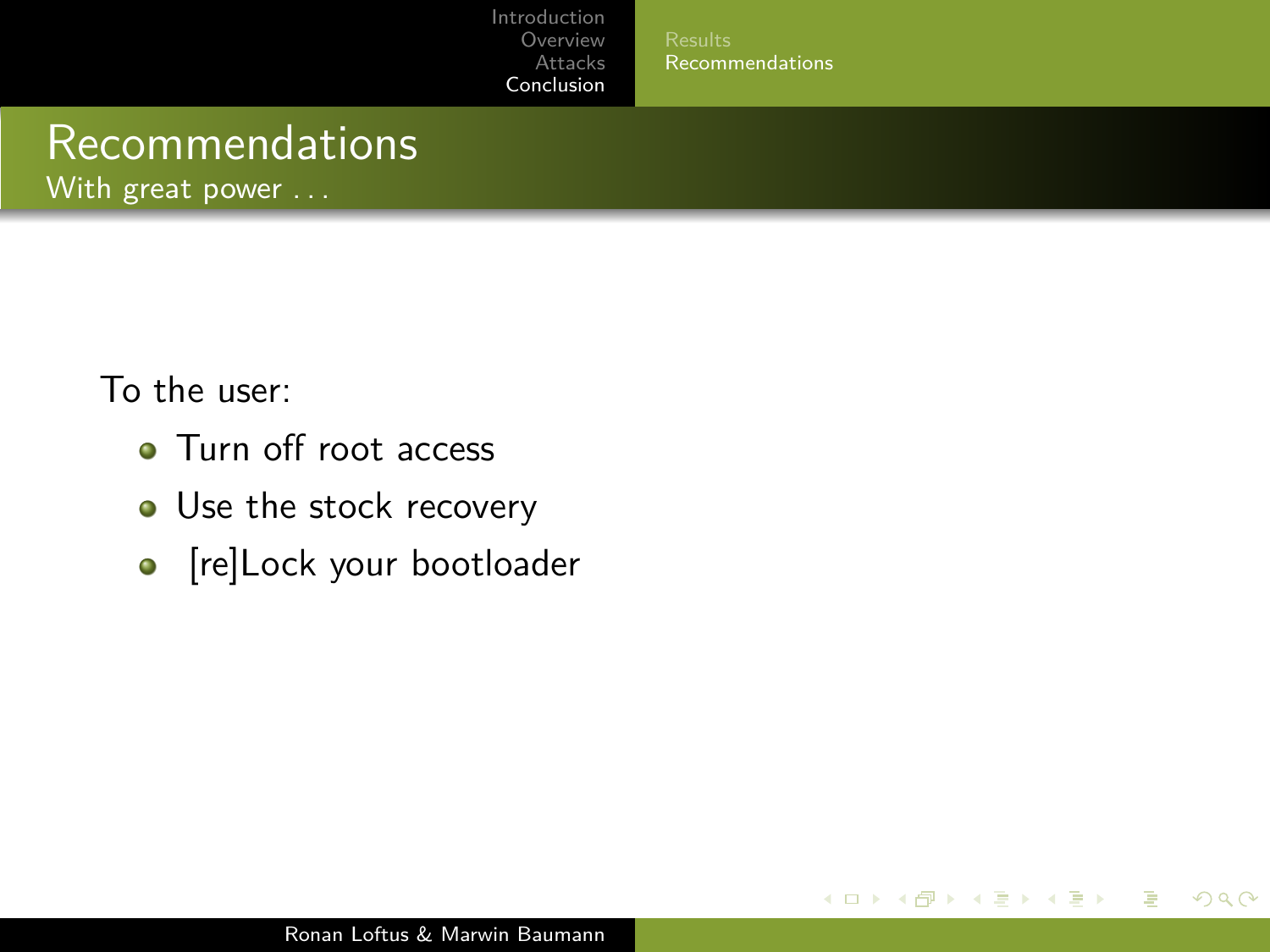[Recommendations](#page-34-0)

4 0 8

 $\sim$ 化重 网络 Э× つくい

# Recommendations

With great power . . .

- Turn off root access
- Use the stock recovery
- [re]Lock your bootloader
- Use long complex password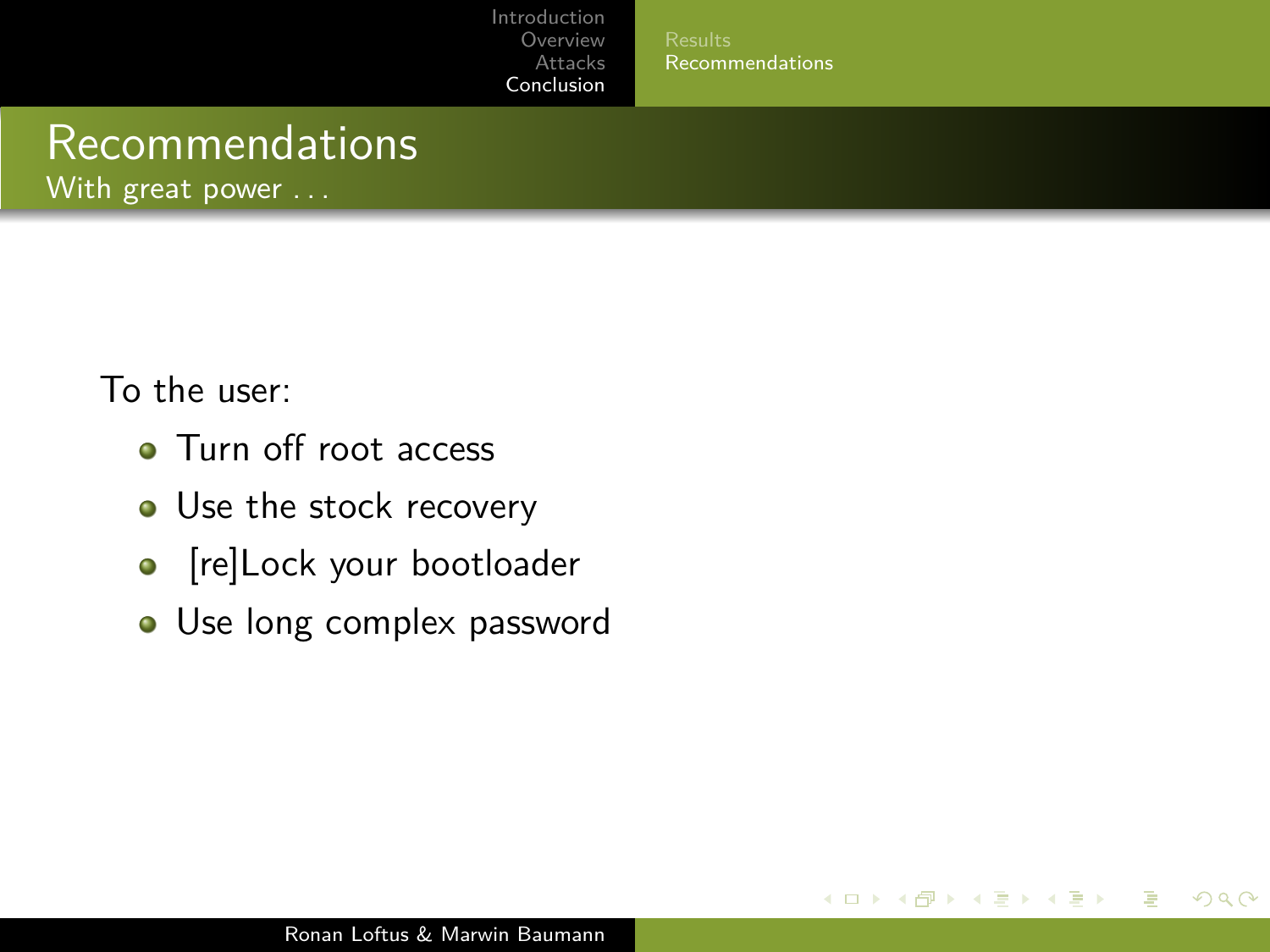[Recommendations](#page-34-0)

4 0 8

÷  $\sim$ Э× つくい

# Recommendations

With great power . . .

- Turn off root access
- Use the stock recovery
- [re]Lock your bootloader
- Use long complex password
- Have no fun with your device!